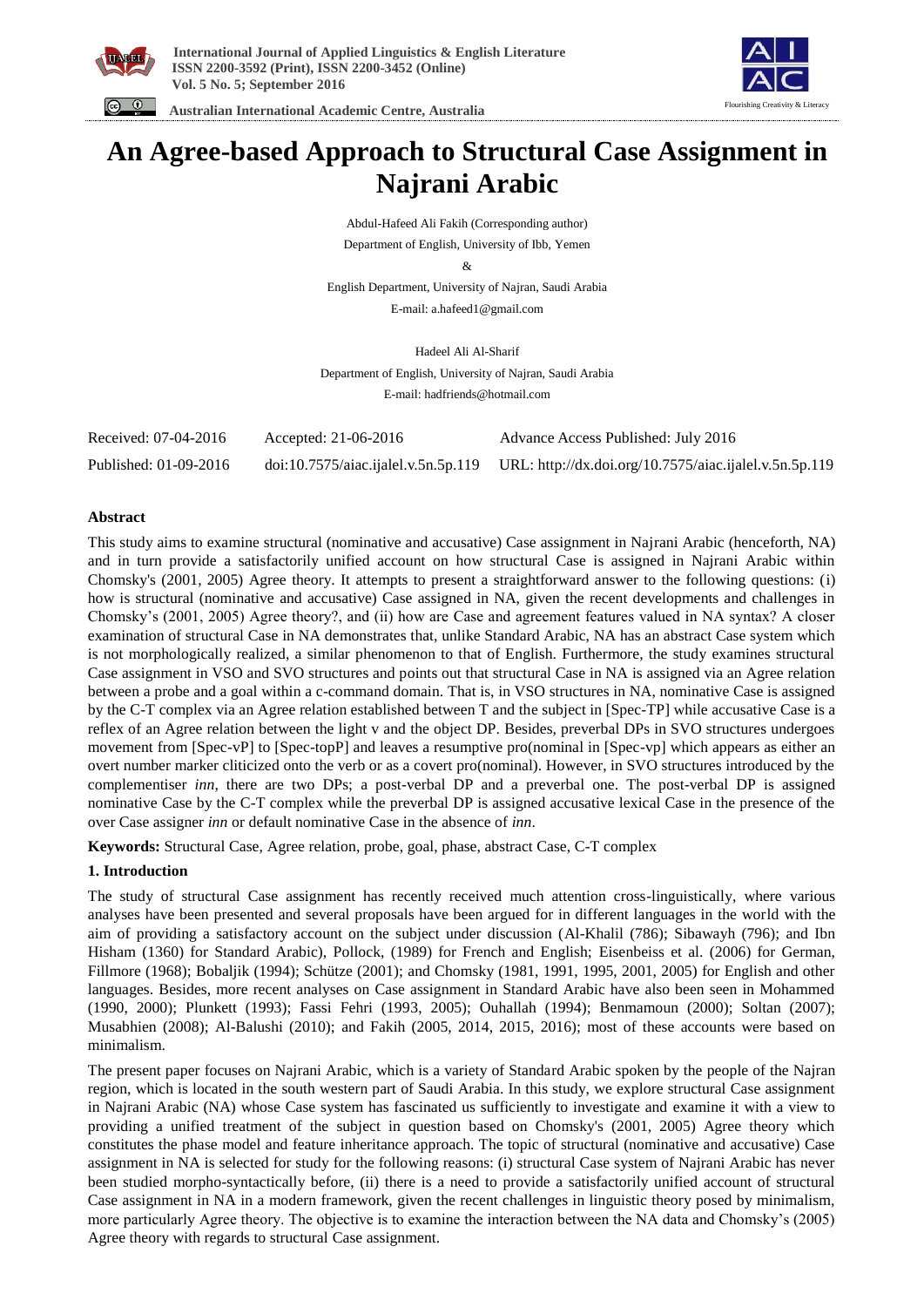This study has, however, been organized into the following sections: section 2 reviews the views of the traditional Arab grammarians on the notion of structural Case in SA. It also presents the historical development of Case starting from Fillmore (1968), Chomsky (1970), and Chomsky and Lasnik (1977); it also shows how structural Case was standardized in Chomsky's GB theory (1981-1991), section 3 explores Chomsky's (1993-1995) treatment of structural Case in the early minimalist syntax, section 4 discusses the recent developments of Chomsky's minimalist syntax (Merge, Agree and Move) and introduces Case and feature matching as well as phase theory, section 5 presents the proposed analysis in NA based on Chomsky's (2005) Agree theory (Case morphology, structural Case assignment in VSO & SVO, verbal copular sentences, structural Case assignment in SVO and Case assignment of the preverbal DP), and section 6 summarizes the findings of the study.

# **2. Literature review**

*2.1 Traditional Arab grammarians and structural Case marking: the governor hypothesis*

The governor hypothesis was established to provide a logical explanation of how syntactic structures are constructed in Standard Arabic. The early studies of the Arab grammarians focused on the notion of government/governor and how it was used in the syntax to assign Case to different constituents of a sentence. According to As-Saied (2002), the governor hypothesis was created by Al-Hadrami in (735), modified by Al-Khalil in (786), and explained systematically by the greatest Arab grammarian Sibawayh (796). It was considered to be one of the most important theories in traditional Arabic grammar. In Standard Arabic grammar, governors were divided into verbal and non-verbal; they were further sub-divided into strong and weak as well as standard and subsidiary governors. Strong governors were classified according to their morpho-syntactic effect on other constituents of a structure. Standard Arabic governors included verbs and particles whereas subsidiary ones included nouns (As-Saied, 2002).

Moreover, Al-Rajehi (1998) pointed out the importance of the governor hypothesis to Case marking and indicated that Case pillars (to use his terminology) are: a governor (i.e., an assigner which assigns Case to an NP), an assignee (i.e., a position which determines the meaning and function of the word), and a Case marker, which indicates the position of the word. Al-Rajehi also mentioned that the governor hypothesis in Standard Arabic is related to sentence type and word order alternations.

Structural Case in Standard Arabic is assigned under government by a governor to a constituent in a sentence. The traditional Arab grammarians (like Al-Khalil, 786; Sibawayh, 796; and Ibn Hisham, 1360, among others) emphasize that there are three types of structural Case in Standard Arabic: nominative, accusative and genitive. Al-Khalil (786) provides a detailed account of structural Case assignment in Standard Arabic. Al-Khalil (786) states that "Accusatives in Standard Arabic are fifty one types including objects …, while Nominatives are twenty two types among which are subject, topic and comment, (i.e., subject and predicate), the subject of *kaana* and its sisters, and the predicate of *?inna* and its sisters. Furthermore, genitives are nine types among which are prepositions and the construct state" (Al-Khalil, 786: 118).

Moreover, Arab grammarians and linguists distinguished between a nominal sentence and a verbal one. A nominal sentence is viewed as one that does not begin with a verb. According to Al-Rahawi (2007), a nominal sentence can either be a verbless sentence or one with SVO word order. A verbless sentence is viewed by Al-Horais (2006) as "a sentence with the absence of an overt verbal copula in the present tense which is traditionally called, by the Arab grammarians, *al-Jumlah al-ismiyah* 'the Nominal Sentence' " (p. 102).

According to Al-Rajehi (1998), any nominal sentence stands on two essential parts, a topic and a predicate, and both parts are always nominative. He also indicates that the topic of a nominal sentence is always an NP whereas the predicate can be an NP or a combination of a verb and an NP which supports the view that SVO word order is a nominal sentence, too.

On the other hand, Al-Rahawi (2007) provides a thorough account on the traditional Arab grammarians' views on the governor hypothesis of the nominal sentence. He claims that Basry linguists including Sibawayh (796) hold the view that the topic of the nominal sentence is assigned nominative Case by the inception which is an abstract, non-verbal governor whereas the predicate is assigned nominative Case by the topic which is a verbal governor. Among the linguists who share this opinion are Al-Faresi (987); Ibn-Jinni (1002); Al-Dinori (1146); Ibn-Malik (1274); and Ibn-Hisham (1360). However, Al-Rahawi (2007) claims that some other Basry linguists, such as Al-Akhfash (830); Ibn Al-Mubarrad (898); Ibn al-sarraj (928); and Al-Jarjani (1079), hold the view that the governor of the topic is the inception and the governor of the predicate is both the inception and the subject. Hence, by the combination of the two governors, the verbal and the non-verbal one, the predicate is assigned nominative Case. Moreover, Al-Rahawi (2007) presents the views of the Kufan linguists and demonstrates that they are with the view that the topic governs the predicate and the predicate governs the topic. Thus, each one governs the other and assigns nominative Case to it. This view is held by Al-Kisa'ei (805); Al-Farra (822); and Abu Hayyan (1344).

To sum up, Al-Rahawi (2007) stresses that presenting the traditional Arab grammarians' views on the governor hypothesis of the nominal sentence reflects the fact that there were debates between Basries and Kufans upon the governor of both the subject and predicate of a nominal sentence. It also shows that there is agreement amongst Basries concerning the fact that the inception is the governor of the subject. However, Al-Rahawi (2007) states that there is still some disagreement on what governs the predicate.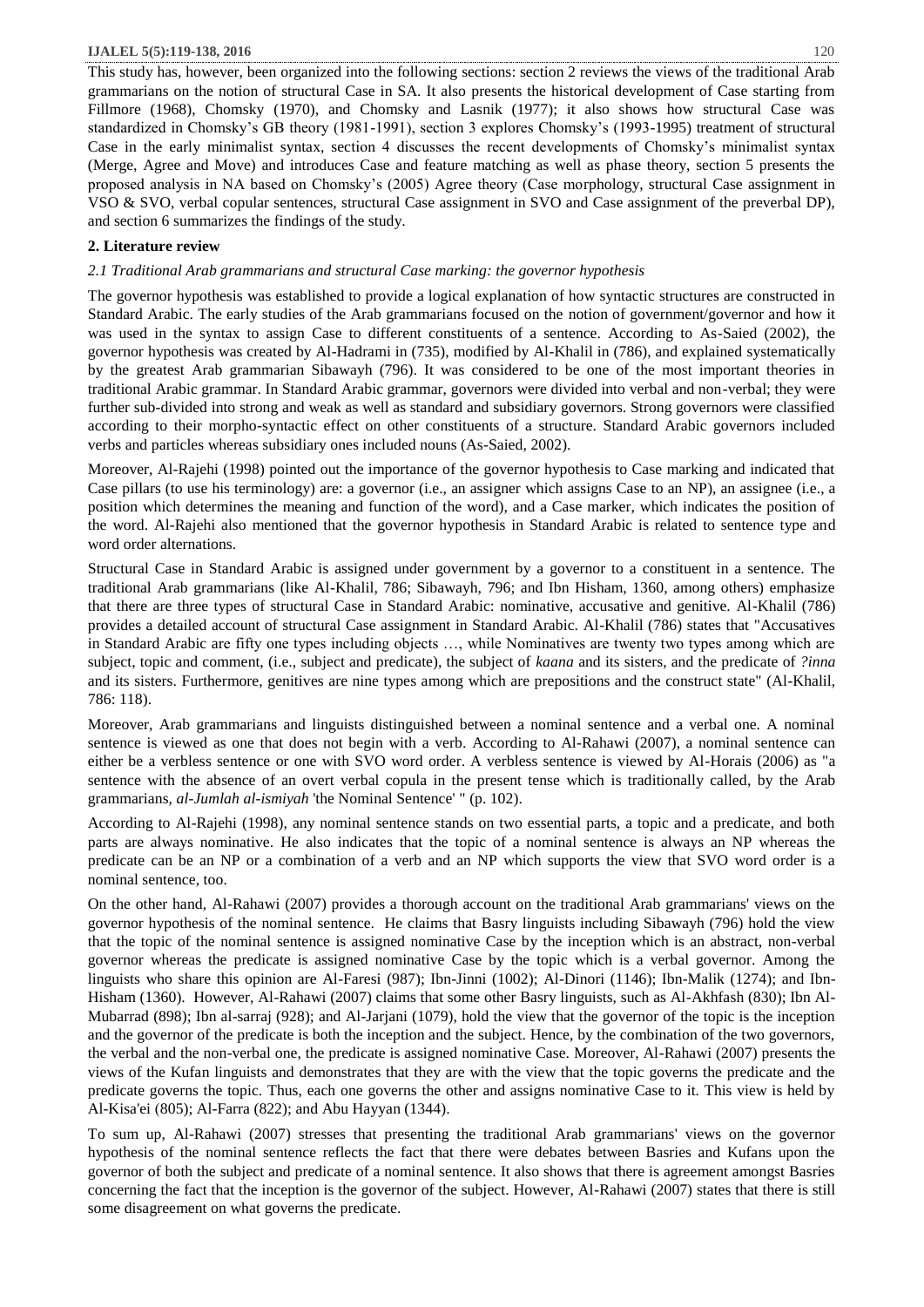Structural Case assignment in verbless sentences is also discussed by modern Arab linguists such as Fass Fehri (1993); Benmamoun (2000); Fakih (2006); and Al-Horais (2006), among others. Let us quote Al-Horais' example in (1) and his tree-diagram in (2) for further illustration.

1. Muhammadun muʕallimun muhammad-nom a teacher-nom

'Muhammad (is) a teacher.'



(Al-Horais, 2006: 107)

For such government to work properly the 'Topic' must not be preceded by any particles such as *kaana* and its sisters or *?inna* and its sisters. If it was preceded by such particles, the subject could have been governed by a verbal governor (i.e., a stronger governor) and consequently could have been assigned different Case (Al-Rajehi, 1998). This can be illustrated in (3).

|  | la ?inna muhammad-an?               | musallim-un |  |
|--|-------------------------------------|-------------|--|
|  | comp Muhammad.acc                   | teacher.nom |  |
|  | 'Certainly, Muhammad is a teacher.' |             |  |

In addition, structural Case assignment in SVO sentences can be demonstrated in (4).

4. ahmad-u kataba risaalat-an Ahmad-nom wrote.3p.sg.m letter.acc.indef

'Ahmad wrote a letter.'

According to the traditional Arab grammarians, the NP 'Ahmad' in (4) is assigned nominative Case by 'the inception' and the VP *kataba risaalat-an* constitutes the predicate of the sentence.

On the other hand, a verbal sentence in Standard Arabic is seen as one that begins with a verb, which is the unmarked VSO word order. According to Al-Rajehi (1998), the basic elements of a verbal sentence are the verb and its subject which means that the verb may only require a subject NP to express its meaning. However, there are some verbs which require a subject NP and seek an object, and sometime two objects; as in the case of transitive and ditransitive verbs, respectively. In other words, Standard Arabic verbs are of two types; an intransitive verb *'alfiʕl allazim'* which requires one argument NP, particularly a subject NP, and a transitive verb *'alfiʕl almutaʕaddi'* which demands two argument NPs; i.e., the first argument NP is the subject and the second is an object NP. There are also ditransitive verbs which require the obligatory presence of three argument NPs; the subject NP and two object NPs, (Al-Khalil, 786; Sibawayh, 796; Ibn Hisham, 1360; Wright, 1989; and Al-Rajehi, 1998, among others). This can be demonstrated in (5).

5. ðahaba zaidun

went.3p.sg.m Zaid.Nom

'Zaid went'

The verb *ðahaba* 'went' in (5) is intransitive which requires the obligatory presence of an argument NP, particularly the subject NP, *Zayd-un*. However, when the verb is transitive it requires two argument NPs, the first argument NP is the subject while the second is the object NP. This can be shown in (6).

6. daraba zaid-un ʕamran hit.3p.sg.m Zaid.Nom Amr.acc 'Zaid hit Amr.'

Regarding the governor in the verbal sentence, it is the verb which acts as the verbal governor. According to As-Saied (2002), in his discussion of the governor hypothesis, the traditional Arab grammarians stress that it is the verb which assigns nominative Case to the subject NP and accusative Case to the object NP. Thus, the traditional Arab grammarians explain the governing role of the verb in Standard Arabic and how it assigns nominative Case to the subject NP and accusative Case to the object NP, as illustrated in (7) below.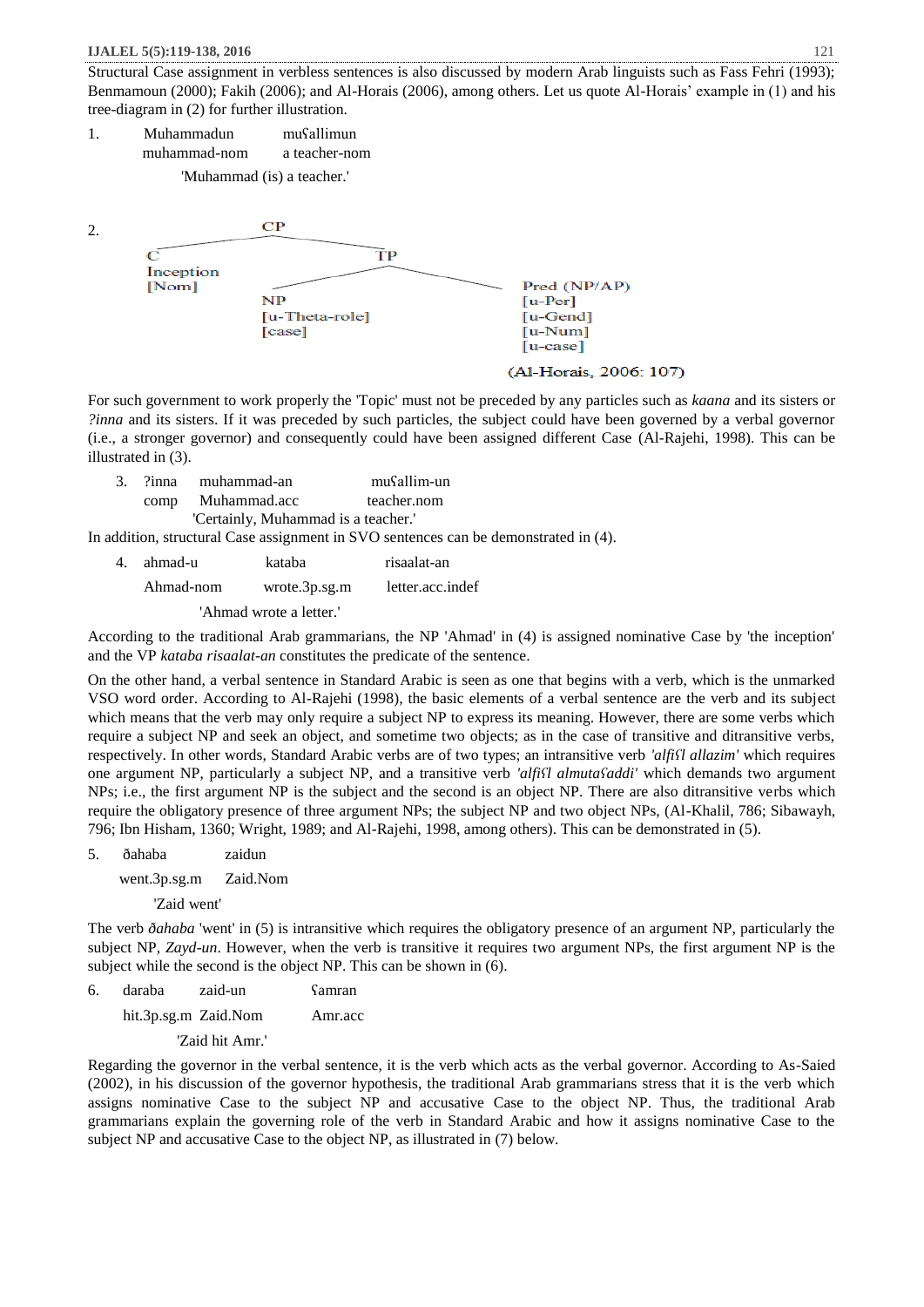

#### *2.2 The notion of Case in Standard Arabic terms*

This sub-section presents an overview of the views of the traditional Arab grammarians regarding the historical development of Case in Standard Arabic and examines the different proposals advocated by the Arab grammarians and linguists in their syntactic analyses.

Awn (1952) stated that much attention was given to Case and its governing syntactic rules in Standard Arabic because this kind of attention and practice was a common art in Standard Arabic traditions. Mustafa (1992) indicated that early Arabs considered a person who spoke and misused a linguistic form, especially Case markers, to be inferior to their Arabic culture. Mustafa (1992) also pointed out that the interest in mentioning and emphasizing the morpho-syntactic rules of Standard Arabic, commonly used in the pre-Islamic poetry and in the holly Qur'an, was motivated by the idea to reserve the Holy Qur'an from corruption, or what was called *allahn*. This encouraged a large number of the Arab grammarians to establish complete, thorough morpho-syntactic studies on Standard Arabic. In such studies, great attention was given to Case and Case marking as the basis of understanding properly the sentence construction in Standard Arabic. For instance, Ibn Hisham (1360) views Case as an overt or covert effect of a governor on a certain word. Al-Rajehi (1998) points out that Case is an inflectional ending suffixed to a word which determines its position and function in a sentence as a result of being governed by a certain governor. Al-Tahhan (2006) states that it is a verbal change which affects a word stem. Moreover, Al-Hujailaan (2000) demonstrates that the Arab grammarians have had different views concerning the notion of Case. The first view sees Case as a verbal effect, that is, its existence in the structure is confined to the presence of Case markers (Al-Hujailaan, 2000). That is, to some grammarians Case is confined to overt morphological Case. In this connection, Yaqoot (1994) views Case as an inflectional morpheme which denotes the functional meaning of a word in combination with other words. The second view treats Case as a semantic effect denoting a semantic function of a word. The difference here is that Case is related to meaning rather than simply a verbal effect (Al-Hujailaan, 2000). The third view is that Case-marking is not only the overt morphological realization of Case but is also a system that combines words and Case markers by means of certain morpho-syntactic relationships. Thus, overt Case markers are indicators of the presence of Case but not Case itself (Al-Hujailaan, 2000). Moreover, Al-Tahhan (2006) argues that Case marking in Standard Arabic can be of two types: (i) functional Case marking which is basically concerned with the function of a word within a sentence, and (ii) inflectional Case marking which takes care of certain words whose endings change as a result of a certain position in a sentence.

#### *2.3 Case theory and pre-minimalism*

# 2.3.1 Case grammar

Lyons (1966) provided an account on Case in English and showed the difference between Nominative and Objective Case in the initial stages of the development era of syntactic analyses. Fillmore (1968) presented his theory of Case grammar which was proposed with the aim to reintroducing the interpretation of Case system "in the light of deep and surface structures" (p. 42). In generative grammar, Case is considered to be "a phenomenon of language … (which) is often visible in the form of case morphology, e.g., inflection and particles." (Otsuka, 2000: 80). Fillmore (1968: 35) pointed out that the basic assumption of Case in generative grammar is that "it is not present in Deep Structure" at all, but is merely the inflexional 'realization' of particular syntactic relationships" which can only be defined in terms of surface structure relations. In general, generative grammarians viewed Case markers as "surface structure reflexes, introduced by rules of various kinds of deep and surface syntactic relations" (ibid. 26). Furthermore, Fillmore (1971: 35) discussed the relations between the verb and its arguments in terms of semantic roles or "deep structure cases". Fillmore stated that cases in English were traditionally of six types, "agentive, instrumental, dative, factitive, locative and objective" (p. 46). He also suggested that 'deep structure cases' could be discovered and justified by mere syntactic criteria.

### 2.3.2 Chomsky's treatment of structural Case assignment: the GB approach

The motive behind the establishment of Case theory is to provide a reasonable account for the distribution of NPs within a construction. The first tentative view in the field was proposed by Chomsky (1970) when he proposed the Xbar theory. Then, some attempts were assumed in Chomsky and Lasnik (1977) but the standardization of Case theory began in Chomsky's (1981) Government and Binding Theory, improved in sub-sequent works in the rest of the 1980s and 1990s, and perfected in minimalism. It may be observed that Chomsky's *Lectures on Government and Binding* (1981) established the foundation of Case theory and showed clearly how structural Case could be assigned in a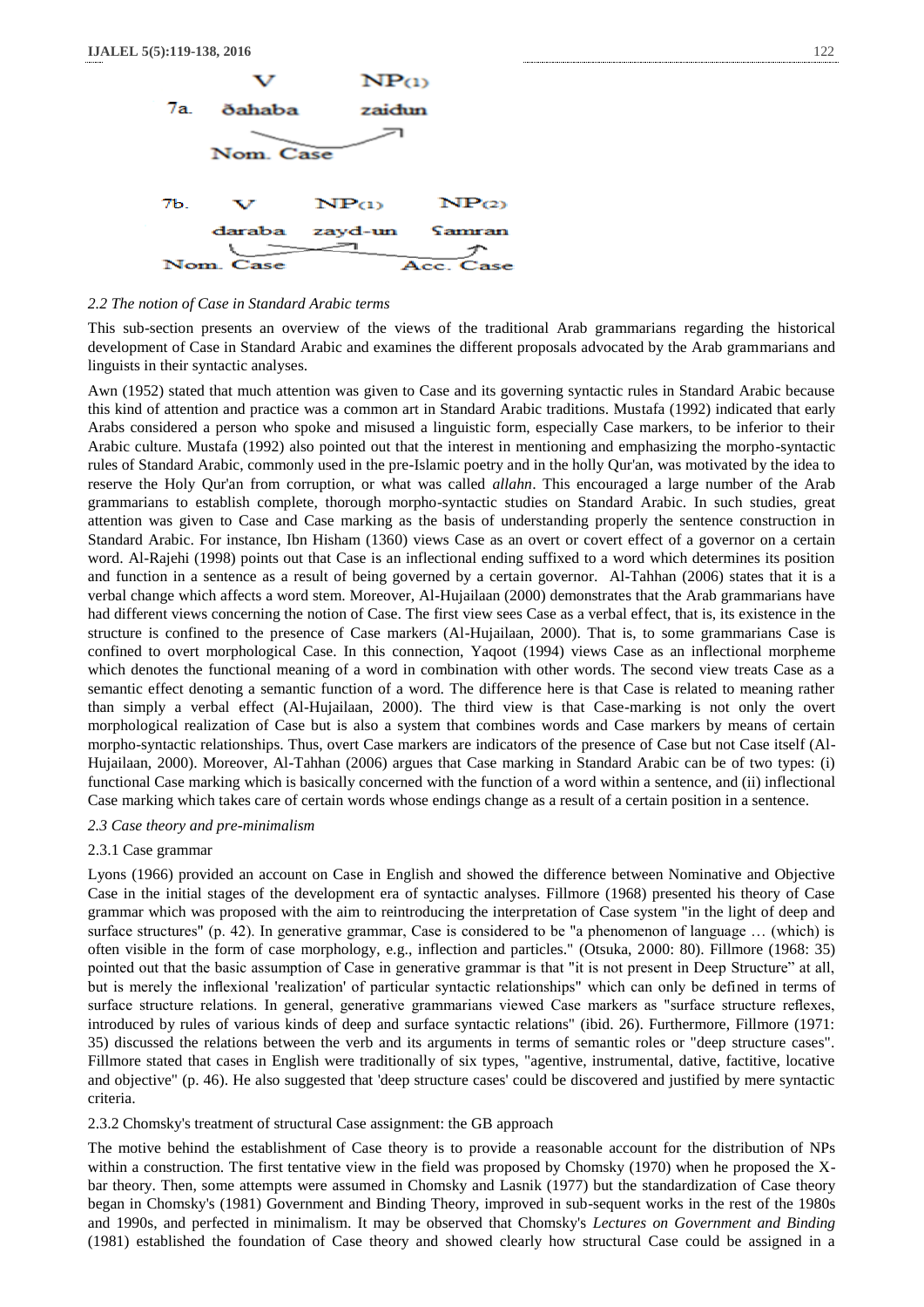systematic manner. Chomsky's GB model was inspired by Vergnaud's (1977) comments on Chomsky and Lasnik (1977). A number of the basic elements in Case theory proposed in Chomsky (1981) were influenced by Vergnaud's (1977) suggestions some of which are the Case filter, the distinction between abstract and morphological Case and the definition of government, and later on the checking theory. Chomsky and Lasnik (1977) proposed a filter to account for the distribution of NPs in English in (8).

# 8. \*[a NP to VP] unless a is adjacent to and in the domain of [-N]

Then Vergnaud (1977), commenting on their proposal, hypothesizes that (movement of) NP to VP follows from Case factors. And since inflectional Case morphology in English is poor, he suggests replacing this filter with a more suitable one to be a principle of UG. Thus, Vergnaud (1977) assumes that "NPs are assigned abstract Case, even when Case has no overt morphological realization" (cited in Freiden, 2008). This observation led Chomsky (1981) to propose the Case Filter Principle to rule out any NP without Case, illustrated as in (9).

9. Case Filter: Every phonetically realized NP must be assigned (abstract) Case.

Chomsky (1981) distinguishes morphological Case from abstract Case and structural Case from inherent Case in the GB framework. Morphological Case represents Case differences by different Case inflections. However, languages with a poor system of inflectional morphology will represent Case abstractly. In other words, morphological Case is overtly realized on an NP while abstract Case is not. In this connection, Haegeman (1994: 155) states that "abstract Case is a universal property, while the overt realization of abstract Case by means of morphological Case varies crosslinguistically."

Chomsky (1981) introduces the term "structural Case" for abstract Case which is assigned under government, at Sstructure configurations, and by heads of certain syntactic categories. Chomsky proposes that the fundamental properties of Case-assignment can be as illustrated in (10):

- 10. "i. NP is nominative if governed by AGR
	- ii. NP is objective if governed by V with the sub-categorization feature: -NP (i.e., transitive)
	- iii. NP is oblique if governed by P
	- iv. NP is genitive in [NP- X]
	- v. NP is inherently Case-marked as determined by the properties of its [-N] governor" (Chomsky, 1981: 170)

Chomsky (1981) refers to the Case assigned under (i-iv) as "structural Case" and the Case assigned under (v) as "inherent Case" (p. 170), thus introducing the term 'structural Case' and distinguishing it from ' inherent Case.' Furthermore, the literature of the GB approach reflects that there are two basic configurations for structural Case marking; the Spec-head agreement relation and the head-complement (agreement) relation; or government. The former assigns nominative Case to the subject NP whereas the latter assigns accusative Case to the complement NP of the head. Structural Case is assigned under structural configurations from the assigner to the assignee whereas inherent Case is defined in terms of thematic relations between the assigner and the assignee.

2.3.2.1 Nominative Case assignment within the GB approach

Subject-verb agreement and nominative Case assignment result from a Spec-head agreement between the finite I(NFL) and the NP in [Spec-IP] position with the requirement that I(NFL) is [+Tense, +AGR] (Haegeman, 1994 and Soltan, 2007). This relation can be represented in (11).



The syntacuc representation in (11) works successfully with languages that require SVO word order but unfortunately fails to account for the languages with VSO word order. Thus, a proposal was made to extend the notion of government, hence to allow a governing role for I(NFL) to assign Nominative Case to [Spec-VP] in addition to its agreement role (Sproat, 1985; Mohammad, 1990; and Raposo and Uriagereka, 1990). This proposal can be represented in (12).

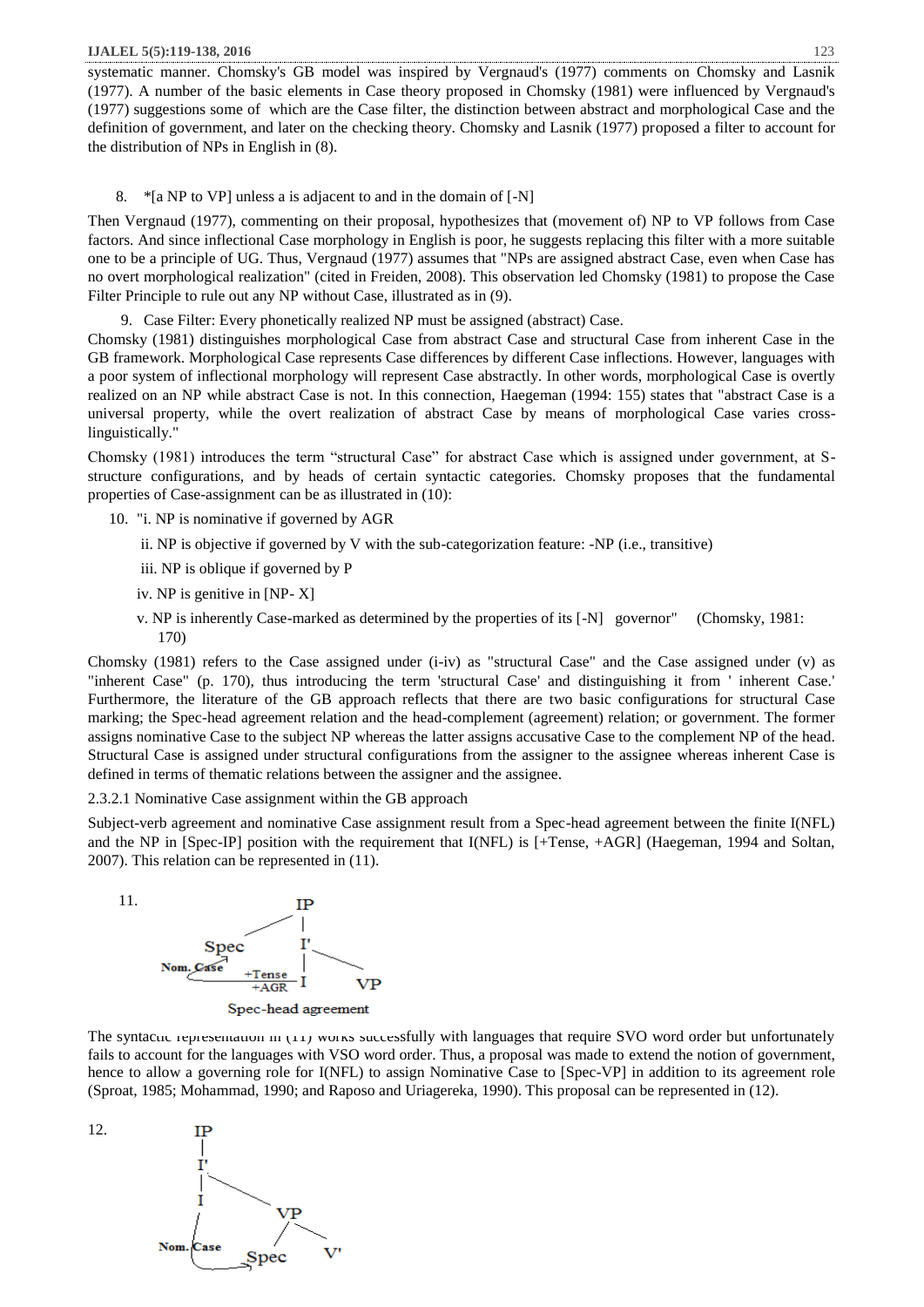## 2.3.2.2 Accusative Case assignnment within the GB aaproach

Accusative Case, on the other hand, is assigned under government by [-N] categoies; V and P to the complement, as shown in (13) below. There is a condition on this kind of government which states that the governed element should be the closest one to the governor; this is known as the minimality condition (or requirement). The syntactic represenataions in (13) illustrate how the Case lexical assigners (V and P) assign accusative Case to the governed NPs in their governed domain.13



(government) or head- complement relation

#### **3. Chomsky's (1991, 1993, 1995) account of structural Case: the early minimalist syntax**

The extension of the notion of government led to a number of theoretical questions against the government theory and complicated the establishment of a unified theoretical basis for syntactic analysis. That is, the contradictions within the theory motivated a new direction to the study of Case. Two basic problems of government are the contradiction between nominative Case marking by an inflectional head and accusative Case marking by a lexical head as well as the problem of the type of configuration in assigning Case. Such problems led to further cross-linguistic investigations. Chomsky (1981) proposes four levels of representation: the Surface Structure, the Deep Structure, the Phonetic Form (PF), and the Logical Form (LF). He also proposes that NPs are assigned Case under government. However, his levels of representation were questioned in the minimalist analyses. Given this, Chomsky (1993) proposes replacing Case assignment with Case checking. That is, Chomsky proposes that NPs/DPs enter a derivation fully inflected with features; i.e. DPs are introduced with their Case features specified. In this connection, Hornstein (2005: 29) states that "instead of requiring that DPs be assigned Case by a governing head, we say that the Case-feature of a DP must be licensed by matching the Case-feature of a governing head. In place of assignment, we substitute checking."

## *3.1 Spec-head approach: a unified theory*

The publication of an influential study by Pollock (1989) on French and English made an attempt to unify the configuration under which both nominative and accusative Case can be checked. Pollock (1989) proposes the Split-Infl hypothesis which states that the IP consists of two maximal projections, Agreement Phrase (AgrP) and Tense Phrase (TP). This hypothesis assumes that there will be two heads within the IP; one presenting tense  $(T^0)$  and another presenting (subject) agreement (Agr<sup>0</sup>) with the Agr being in a higher position than T. Chomsky (1995) stresses that the functions of the (morphological) features of such projections are to "check properties of the verb that raises to them, and they check the properties of the DP that raises to their Spec; thus they ensure that DP and V are properly paired" (Chomsky, 1995: 197). Following Pollock's (1989) proposal, Chomsky (1991) proposes the split of the Agr into Agrs and Agro to account for both subject and object agreement cross languages. Furthermore, Chomsky (1995: 174) proposes a Spec-head approach to account for all agreement and Case assignment phenomena in which he indicates that "both agreement and Case as manifestations of the spec-head relation…We assume that T raises to Agrs and V raises to Agro" (p. 174). That is, nominative Case can be checked in [Spec-AgrsP] configuration and accusative Case in [Spec-AgroP]. The procedure requires the subject NP to move to [Spec-AgrsP] to check nominative Case and subject agreement features and the object NP raises to [Spec-AgroP] for accusative Case checking and object agreement features. Hence, these proposals achieve the advantages of eliminating the complex notion of government, reducing Case configuration relations into Spec-head agreement relations only and providing a unified basis for Case marking by inflectional heads only. Hence avoiding the asymmetry of having case being assigned by lexical heads once and by functional heads in another.

However, this proposal was not seen to be the perfect solution. According to Pollock's (1989) proposal, the subject NP must raise to [Spec-Agr] for Nominative Case checking. Besides, the verb has to move to T as well. As a consequence, this may lead to the problem of whether it would be possible to establish the required Spec-head relations while maintaining the required word order of a particular language. For example, using this procedure in English will derive ungrammatical sentences. This may be due to the fact that English verbs do not move to inflectional heads and accordingly it may not be possible to derive the appropriate word order. Thus, we can have SOV word order for English sentences.

In an attempt to solve the problem, Chomsky (1993) suggested a minimalist alternative; he proposed two-cycle syntax; an overt cycle (feeding the phonetic form PF) and a covert cycle (leading the derivation to proceed to the LF). In doing so, he assumed the overt movement of the subject DP from its base position to [Spec-AgrsP], and the covert movement of the object DP to [Spec-AgroP]. Here, he reduced the levels of representation from four levels to only two levels: PF and LF, thus paving the way to the beginning of a minimalist linguistic theory, mainly the Minimalist Program.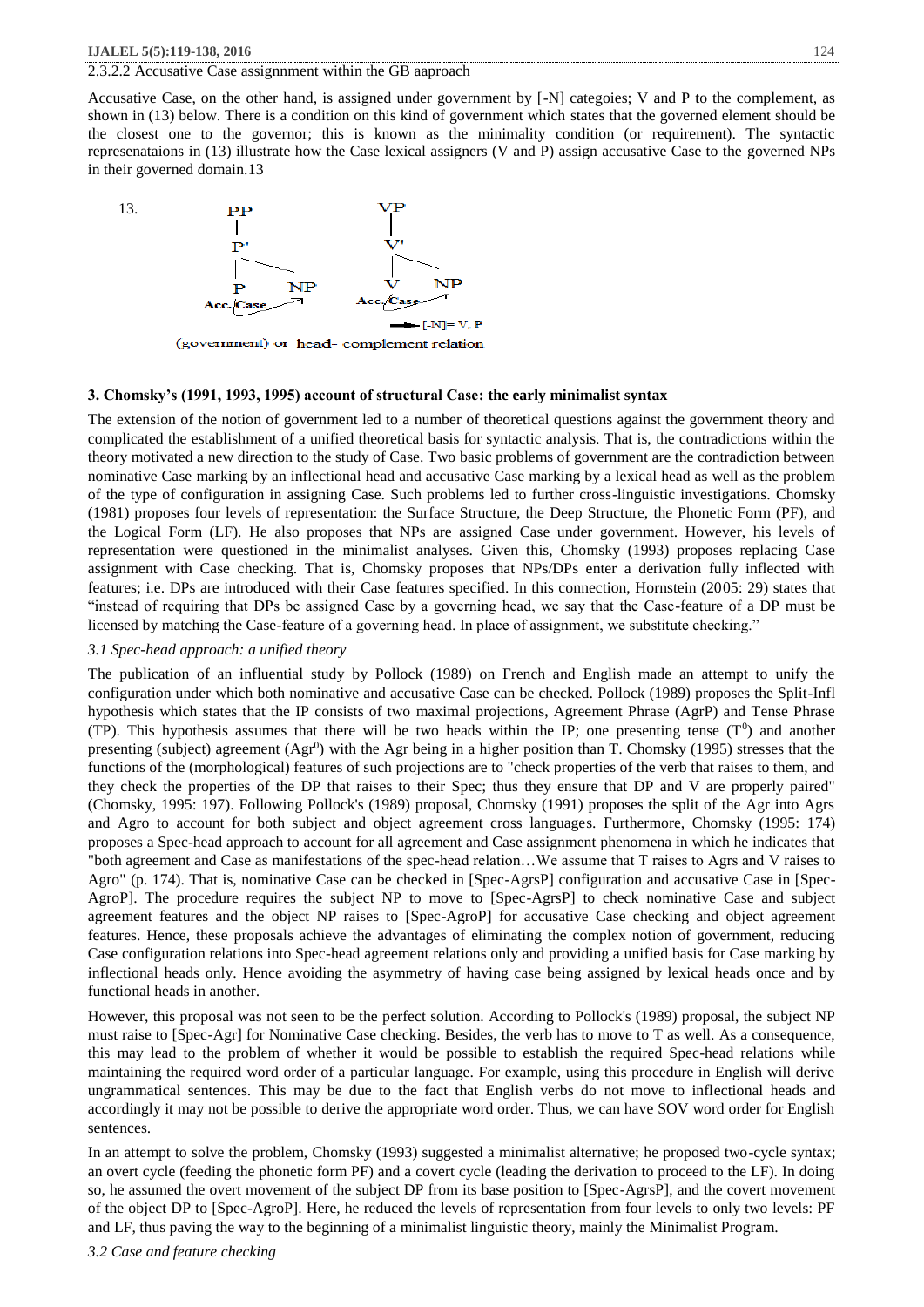By splitting the Agr projection, Chomsky (1993) proposes that the Agr node and the T node have both nominal features; Case and agreement and verbal features; tense and agreement. According to Parody (1993) "the verbal features (V) check the inflectional features of the verb and the nominal features (N) check the morphological features of the DPs such as Case and agreement" (p. 372). Furthermore, Chomsky (1993) assumes that features vary in strength; they can be strong or weak and the movement of a constituent to [Spec-AgrP] is motivated by the strength of its features. According to Chomsky (1993), ''strong'' features are visible at PF while ''weak'' features (are) invisible at PF (p. 198). This means that weak features need to be checked at LF whereas strong features are visible at PF and must be checked before Spell-out. Features are often valued as [+/-Interpretable]. At LF, all features must be [+ Interpretable] which means that they have been checked to be recognized. The process of checking such features is called feature checking which is defined by Kennedy (2000) to be "a LOCAL relation (which is either) a Spec-head or Head-head relation" (p. 5). It takes place via movement which may be overt (at PF) or covert (at LF). Chomsky (1995) points out that in such movement, strong features need to move overtly at PF while weak features move covertly at LF. Chomsky (1995) stresses that "A strong feature thus triggers a rule that eliminates it: [strength] is associated with a pair of operations, one that introduces it into the derivation … a second that (quickly) eliminates it" (p. 233). This indicates that checking weak features deletes them immediately. Moreover, Chomsky (1993) emphasizes that feature checking of Case requires that T<sup>0</sup> raises to Agrs<sup>0</sup> and V<sup>0</sup> to Agro<sup>0</sup>; the resulting complex [<sub>Agr</sub> T+Agrs] and [<sub>Agr</sub> V+Agro] check agreement and license Case, nominative and accusative, respectively. He states that agreement is determined by the F-Features of the Agr head of the Agr complex and Case by an element that adjoins to Agr (T or V).

However, in an attempt to refine some weaknesses pointed out by prominent syntacticians in the earlier version of minimalist framework, Chomsky (1995) modifies his (1991-1993) proposals and suggests that the functional head which licenses structural Case is the same one that checks verbal agreement. Thus, he dispenses with his (1991, 1993) independent agreement (Agr) projection altogether. Fakih (2012) demonstrates that Chomsky (1995) dispenses with Agr altogether in later versions of the minimalist assumptions, due to certain problems that arose in earlier analyses of the Minimalist Program (1995). Chomsky asserts that Agr consists only of the strong features that force movement. Chomsky stresses that the problems that arose in earlier drafts of the minimalist approach now disappear.

# **4. Recent developments in Chomsky's minimalist syntax**

To lead a derivation towards the interface levels, some syntactic operations must be applied. There are three core syntactic operations in minimalist syntax: Merge, Agree, and Move. In his analysis of the operation Merge, Chomsky (2001) states that "in its most elementary form, a generative system is based on an operation that takes structures already formed and combines them into a new structure, call it Merge" (p. 3). Chomsky views the operation Merge as an operation which forms larger units out of those already constructed; it is a recursive process. It also is conceived as a "structure- building operation" by (Bobaljik, 1994: 1) in which two objects α and β are taken to form a new object (α, β) from them. Moreover, Chomsky (2001) points out that "Merge takes two elements  $\alpha$ ,  $\beta\Box$ already constructed and creates a new one consisting of the two; in the simplest case  $\{\alpha, \beta\}$  (p.6). The process can be demonstrated in (14) and (15).

14. Merge  $(\alpha, \beta) \rightarrow {\alpha, {\alpha, \beta}}$ 





Merge is considered to be a binary process which is assumed to combine only two syntactic objects at a time to form one larger syntactic object. It is also a recursive process which can be applied as many times as needed. Any constituent formed by Merge can be remerged with another constituent. The output of Merge is identified with a label which designates its properties. In other words, if one of the merged elements, say  $\alpha$  for example, passes its properties to the newly generated constituent, then  $\alpha$  will be regarded as the head of the pair and the label of the new element. To clarify the process, take the following example: 'write book' can be formed by merging the verb 'write' with the noun 'book' in the following manner as illustrated in (16).

16. Merge (write, book)  $\rightarrow$  { write, { write, book}}The resulted constituent of Merge inherits its properties from the verb and it is more likely to behave as a verb. That is, ' write book ' behaves like the verb 'write'. Therefore, the label of the new element will be identified as a VP.

However, in later versions of MP, Merge has been distinguished to be of two types; external Merge and internal Merge. External Merge takes two separate syntactic objects and combines them to form one larger syntactic object. Internal Merge is similar to external Merge in combining two syntactic elements but it differs in that one of the merged objects is part of the other. Internal Merge was known as 'Move'. It can be observed that Chomsky (2004) replaces the term Move by Internal Merge. External Merge and internal Merge are represented by Citko (2011) in (17) for more illustration.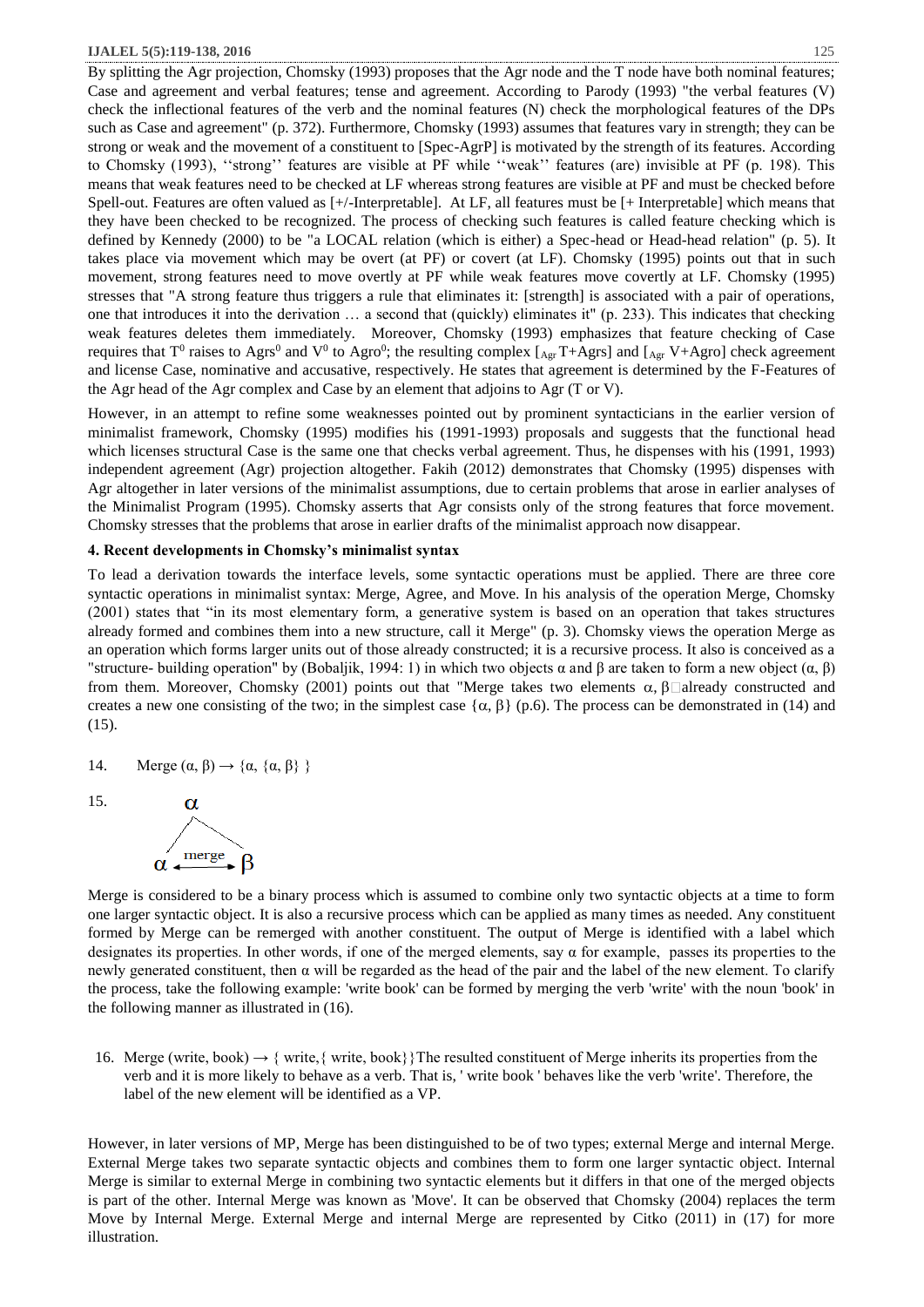17.



The second syntactic operation in MP is Agree which is defined to be the relationship between an uninterpretable feature on a probe and a target in the probe's c-command domain (Chomsky, 2000, 2001; Bardeas, 2005; and Heck & Richards, 2007). Agree helps in checking the uninterpretable features in order to cause them to converge at the LF. Assuming this operation, Agree contributes to the development of a more flexible understanding of the agreement phenomenon. It provides an explanation of the word order asymmetry observed in languages such as, Arabic. It differs from the earlier conception of agreement in the GB framework in that it does not require movement and it is not specifically a Spec-head relation. Thus, agreement has been treated as the result of a built-in operation; Agree in which an agreement relation between two elements of a sentence can be established at a distance, though still subject to certain locality considerations. This can be demonstrated in the following representationin (18).

18.



The third syntactic operation is Move. Like Merge, it is also a structure building operation. It received considerable attention throughout the development of linguistic theories. In GB, move-alpha was an important process moving "any element to anywhere at any time" (Hornstein, 2001: 2). Later, movement was considered to be motivated by the necessity to check an unvalued feature. As previously mentioned, the valuation of uninterpretable features, in the early versions of MP (Chomsky, 1993), required the movement of some elements from their base positions to a specifier position of an Agreement head. However, with the abandonment of the Agr heads, the valuation of the interpretable features was assumed to be checked in the specifier positions of the functional heads; TP and vP. After the introduction of the operation Agree (Chomsky, 2000 and later), the role of the operation Move is restricted, to only satisfy the EPP feature. According to Musabhein (2008), "EPP is a feature carried by the functional heads such as T; it requires that the specifier positions must be filled" (p. 76). In Chomsky (1995), Move is considered a subtype of Merge; internal Merge. In later versions of Chomsky's (2000) minimalist analyses, Move is considered to be a combination of both Merge and Agree. Move establishes agreement between at least one feature of  $\alpha$  and a corresponding (uninterpretable) feature of β (uF) and merges  $\beta$  {P(F)} to  $\alpha P$  where  $\beta$  {P(F)} becomes the specifier (Spec) of  $\alpha$  [Spec, $\alpha$ ]. In addition, Move is a combination of "Copy + Merge" (Bobaljik, 1994: 3). That is, a moved element leaves a copy in the original place, a trace which gets deleted in the PF, but remains available for interpretation at LF and in the same time is merged with a new constituent. To make the point clear, Move can be represented in (19) below.



## *4.1 Case and feature matching*

Case and agreement features have received considerable attention in minimalist analysis of linguistic theory. Case and agreement have been studied in relation to each other in a number of linguistic modules. In the GB theory (Chomsky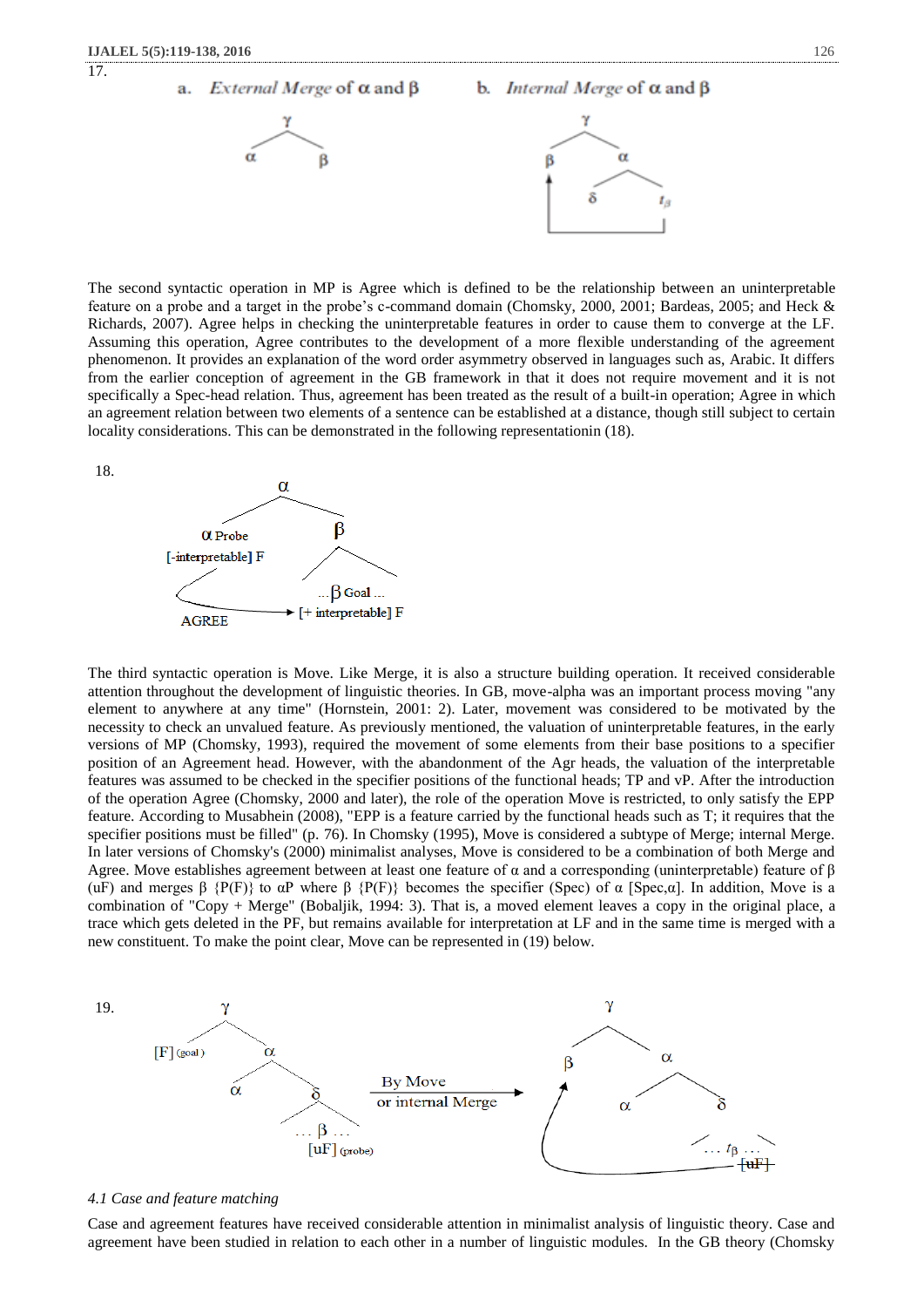1981-1991) Case features were assumed to be licensed in two syntactic configurations; a Spec-head agreement configuration or a head-complement agreement. In early versions of the minimalist framework (Chomsky, 1993, 1995), specifically in the Spec-head approach, Case was assumed to be licensed via agreement with AGR heads. Moreover, in the Minimalist Inquiries of Chomsky's (2000, 2001) an agreement relation via an operation Agree was assumed to license Case. This shows that Case and agreement are interrelated and hence should be studied in relation to each other.

In the recent MP accounts (Chomsky, 2000 and later), Case is defined as an uninterpretable feature which needs to be valued before LF. It has been considered to be valued via the operation Agree. Accusative Case results from the Agree relation between the head v and the object while nominative Case results from an Agree relation between the subject and T. The distinctiveness of the operation Agree lies in the assumption that the valuation of Case does not motivate movement which meets the economy requirements called by the MP.

# *4.2 Phase theory*

The introduction of the concepts of phase and feature inheritance in Chomsky (2001, 2005) brought a significant improvement to the notion of Agree. Chomsky (2001) defines phases as "the operative elements" (p. 15) within a structure which means that they are the locus of features and the source for syntactic operations. Chomsky (2001, 2005) divides a structure into two basic phases; CP and vP. TP and VP are not phases, and they do not have features themselves but they inherit their features from the phase heads. For T, Chomsky asserts that it is not a phase and claims that "in the lexicon, T lacks these features. T manifests the basic tense features if and only if it is selected by C… Agree- and Tense-features are inherited from C, the phase head" (Chomsky, 2005: 11). The valuation of Case and agreement occurs as a manifestation of the operation Agree between the phase head and a DP. For example, accusative Case is the result of an Agree relation between the light verb v, the phase head of vP, and the object DP.

# **5. The proposed analysis**

In our minimalist analysis of structural Case assignment in NA, we adopt Chomsky's (2001-2005) Agree theory and in turn suggest an alternative framework of the subject under investigation. Chomsky (2001) proposes that Case is an interpretable feature on the phase heads. He also assumes that Case is uninterpretable on DPs. Chomsky (2005) speculates that the operation Agree operates on the probes (the phase heads) and the goals (the DPs) to value their unvalued uninterpretable features. Chomsky (2001) proposes that the operation Agree applies when both the probe and the goal are active. This activeness condition requires that both the probe and the goal carry an uninterpretable feature which has to be valued. Thus, Agree is a mutual relationship between the goal and the probe. In his feature inheritance framework, Chomsky (2005) assumes that Case and  $\phi$ -features are inherited from the phase heads. Chomsky also assumes that C, the head of the CP phase, is the source of all features on T. Case assignment on the subject or the object is a reflex of an Agree relation which holds between the light v and the object for accusative Case, on the one hand, and the C-T complex and the subject for nominative Case, on the other. This operation begins when the probe starts searching for a matching active goal to value its uninterpretable features. In structural Case assignment, the phase heads probe down for a goal to value their unvalued uninterpretable ϕ-features. The valuation of the agreement features (ϕfeatures) co-occur with the valuation of the Case features. The process can be demonstrated in the syntactic representation in (20) below.



To illustrate the point let us consider nominative Case assignment on subjects by T. The phase head C of the CP phase passes its features to the head T of TP; an interpretable nominative Case feature and unvalued phi-features [uϕ]. The head T is an active probe which searches for a goal with interpretable ϕ-features and unvalued Case features. Such a goal will be a DP. DPs are merged with interpretable ϕ-features and unvalued Case features. The probe T will value the unvalued Case features on the nearest goal and in the same time will have its ϕ-features valued by the DP. Hence, the features on both the head T and the subject DP will be valued and then deleted in the syntax, as illustrated in the syntactic representation in (21) below.

 21. case )<br>[µCase] **Nom**  $\lceil u \Phi \rceil$ agreement



In this section, we explore the nature of Case morphology in NA and examine whether or not it is similar to that of Standard Arabic. There is no doubt that Standard Arabic is well-known for its rich inflectional system of Case assignment; Case is overtly assigned morphologically to nominals. There are three overt Case markers which are suffixed to nominals in SA: -*u* is the overt suffix which shows the nominative Case marker, -*a* is the accusative Case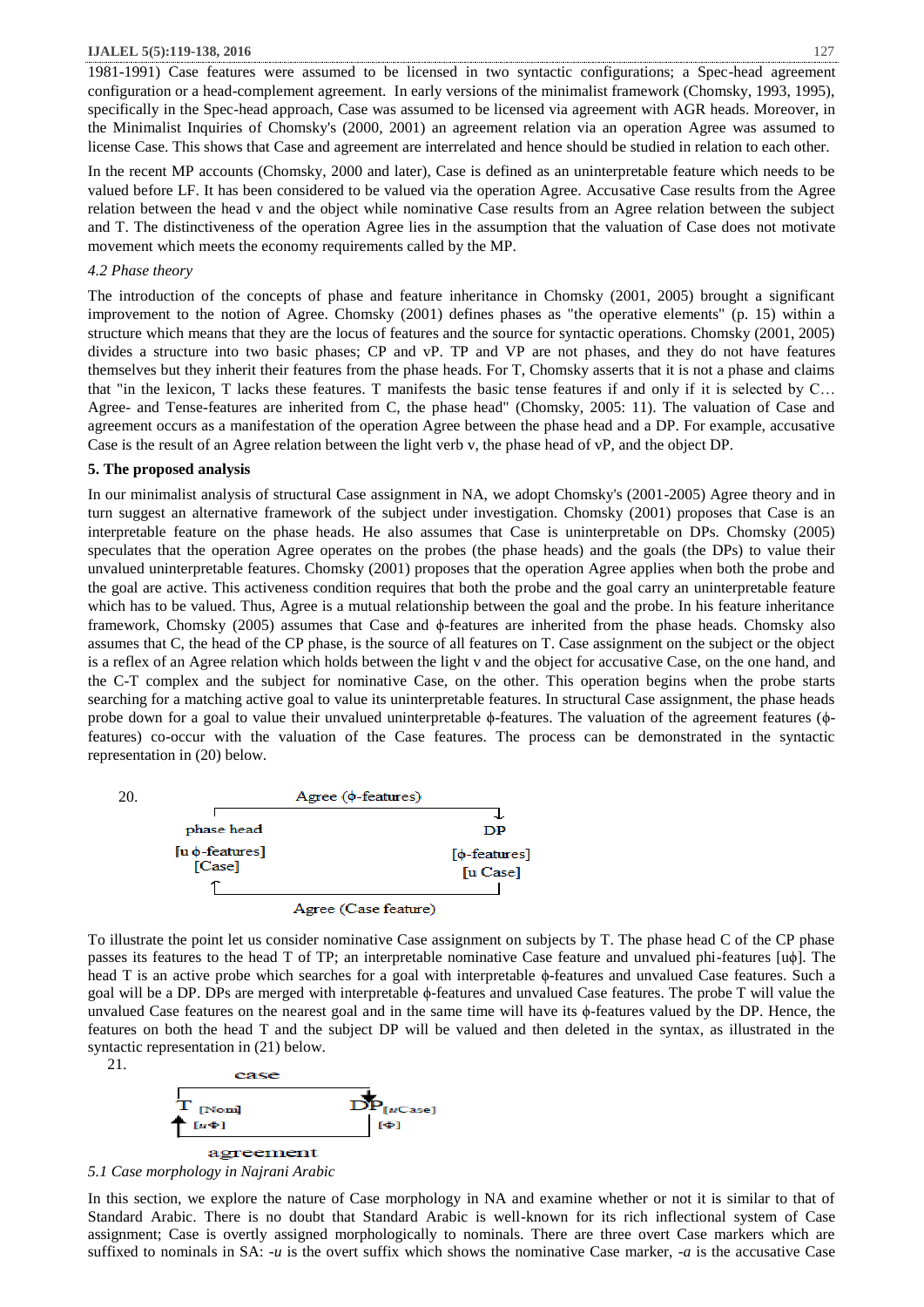marker, and -*i* is the genitive Case marker. The examples in (22) illustrate overt Case endings on nominals in Standard Arabic.

| 22a. | ?al-walad- <b>u</b> | kataba                    |             | risaalat-an      |
|------|---------------------|---------------------------|-------------|------------------|
|      | the.boy.nom         | wrote.3p.sg.m             |             | letter.acc.indef |
|      |                     | 'The boy wrote a letter.' |             |                  |
| b.   | kataba              | ?al-walad-u               |             | risaalat-an      |
|      | wrote.3p.sg.m       | the.boy.nom               |             | letter.acc.indef |
|      |                     | "The boy wrote a letter." |             |                  |
| c.   | $*$ ?al-walad-a     | kataba                    |             | risaalat-un      |
|      | the.boy.acc         | wrote.3p.sg.m             |             | letter.nom.indef |
| d.   | *kataba             | ?al-walad-a               | risaalat-un |                  |
|      | wrote.3p.sg.m       | the.boy.acc               |             | letter.nom.indef |

The subject DPs in both (22a) and (22b), in the post-verbal position and in the preverbal position, are assigned overtly nominative Case. Singular DPs in Standard Arabic are inflected with (*-u*) for nominative Case, being for the overt Case marker. The object DPs in both (22a) and (22b) are assigned overtly accusative Case. Singular DPs in SA are inflected with (-*a*) for accusative Case. The ungrammaticality of the sentences in (22c) and (22d) stems from a violation of the Case morphology. That is, using the accusative Case inflection (*-a*) with a subject renders the sentence ungrammatical. Similarly, using the nominative Case marker (*-u*) with the object renders the sentence ungrammatical. Given this, SA is sensitive to overt Case endings. From the sentences in (22) above, it is observed that Case in SA is overt and hence is morphologically realized on nominals.

A closer look at the present-day English Case system demonstrates that Case is not overtly morphologically realized; rather it is abstract. The following examples (23) illustrate the point in English.

23a. John loves Mary.

- b. Mary loves John.
- c. Kate saw Bill.
- d. Bill saw Kate.

The sentences in (23) show that DPs in the subject and object positions do not show any overt Case ending realized on them despite the fact that such DPs in the subject positions have been intentionally used in the object positions and vice versa for the sake of more clarification. That is, there is no morphological change observed in the endings of such DPs which can indicate the presence of overt Case markers. On the other hand, what remained of the Case system in the present-day English can be seen in the pronominal system where Case distinction can be observed in pronouns. This can be demonstrated in the following examples in (24).

24a. He loves her.

- b. She loves him.
- c. He saw her.
- d. She saw him.
- e. I respect them.
- f. They respect me.

The sentences in (24) show clearly that the nominative subject pronouns are different from the accusative object pronouns. The pronoun changes its morphological shape according to the syntactic position it occupies in the sentence, as demonstrated in (24) above. For instance, the pronouns *he, she, I, and they* in (24) above are nominative subject pronouns which must be used in the subject position whereas *him, her, me, and them* are accusative object pronouns which have to be used in the object positions.

The questions that can be posed here are: Is Case overtly morphologically realized in NA in the same way as in SA? If not, does NA have abstract Case similar to that of English?

Now let us examine whether Case markers in NA are overtly realized on nominals as in SA or whether NA Case is abstract as in English. To illustrate the point let us consider the following examples from NA demonstrated in (25) below.

| 25a. | 19eb                         | el-walad | kuurah       |
|------|------------------------------|----------|--------------|
|      | $played.3p.sg.m$ the.boy.nom |          | football.acc |
|      |                              |          |              |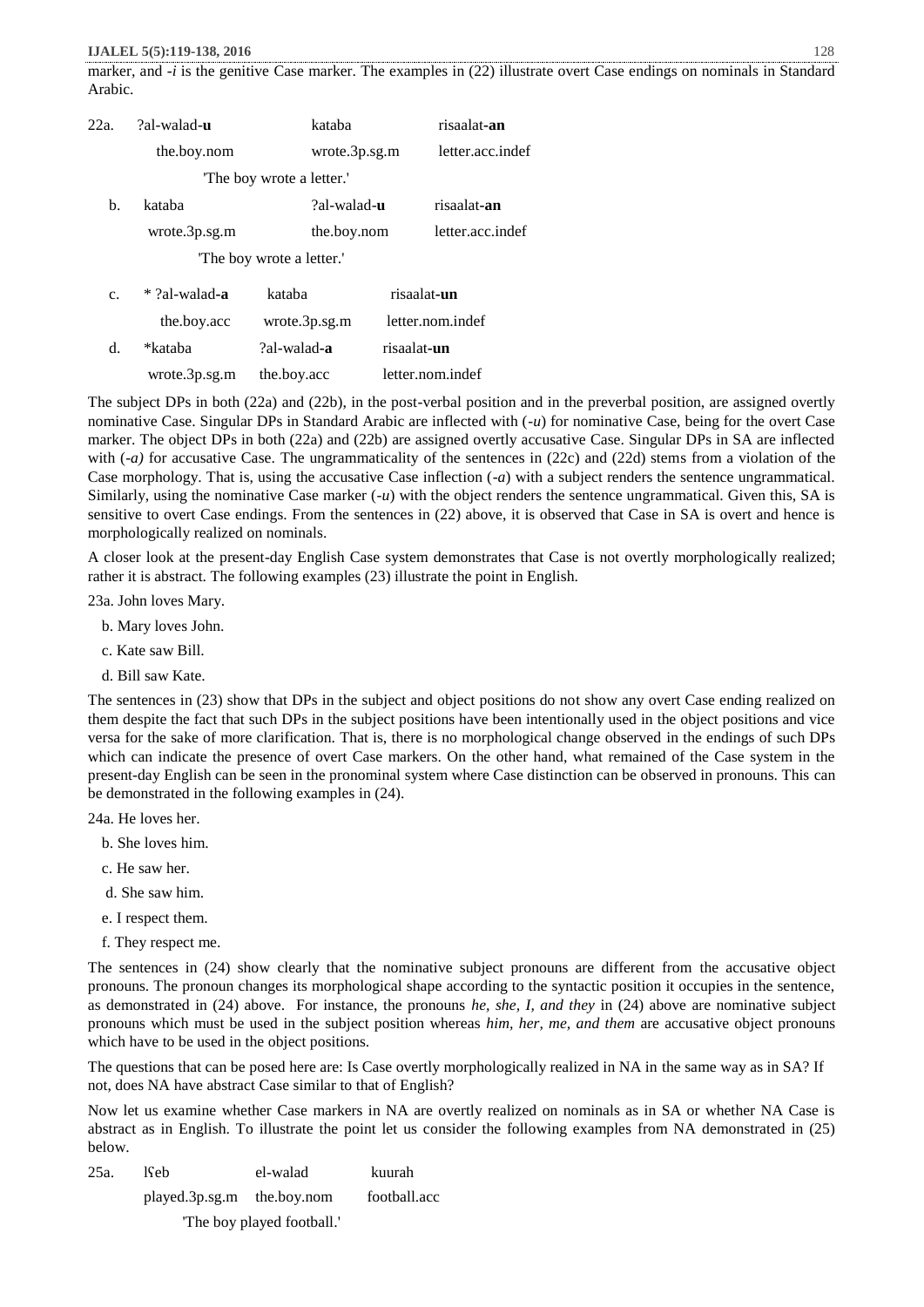| h.                          | el-walad                   | 19eb                        | kuurah        |  |  |
|-----------------------------|----------------------------|-----------------------------|---------------|--|--|
|                             | the.boy.nom                | played.3p.sg.m              | football.acc  |  |  |
|                             |                            | The boy played football.'   |               |  |  |
| $c_{\cdot}$                 | el-bint                    | ktabat                      | el-giSSah     |  |  |
|                             | the.girl.nom wrote.3p.sg.f | 'The girl wrote the story.' | the.story.acc |  |  |
| d.                          | ktabat                     | el-bint                     | el-giSSah     |  |  |
|                             | wrote.3p.sg.f              | the.girl.nom                | the.story.acc |  |  |
| 'The girl wrote the story.' |                            |                             |               |  |  |
|                             |                            |                             |               |  |  |

The sentences in (25) illustrate that, like English, NA does not have overt Case endings, which means that Case is abstract in NA. From the examples in (25) above it can be observed that both the subject and the object are not inflected for Case in the sense that no Case markers are overtly realized on such DPs. However, this does not mean that NA does not have Case. We argue here that NA does not have overt morphological Case but rather it has abstract Case which is similar to that of English. Given this, we argue that the subject DPs *el-walad* 'the boy' and *el-bint* 'the girl' in (25) above are assigned nominative Case and the object DPs *kuurah* 'football' and *giSSah* 'story' are assigned accusative Case. In the sections below, we will discuss in detail how nominative Case and accusative Case are assigned in NA on the basis of Chomsky's (2001, 2005) Agree theory.

# *5.2 Structural Case assignment in Najrani Arabic*

This section discusses structural Case assignment in Najrani Arabic and shows how nominative and accusative Cases are assigned in the language. The objective is to examine structural Case assignment in VSO and SVO sentences in NA and then present an alternative minimalist analysis which seeks to provide a satisfactorily unified account of structural Case assignment within Chomsky's (2001, 2005) Agree theory.

# 5.2.1 Structural Case assignment in VSO in NA

This section seeks to explore the syntax of structural Case assignment in NA with the aim to providing a satisfactorily unified account on the subject under discussion within Chomsky's (2001, 2005) minimalist analysis advocated in Agree theory which constitutes the phase theory and feature inheritance approach. We adopt the following clause structure in (26) to represent the underlying Case-agreement features in VSO structures in NA.



As shown in (26) above, we propose that in NA accusative Case assignment on the object DP is a reflex of an Agree relation between the functional light v and the object; it is in this syntactic operation that accusative Case is valued by the phase head v, being the probe. Consider the examples in (27) below to illustrate the point. The following syntactic representation in (27e) shows how accusative Case is assigned structurally via the operation Agree in NA.<br>27a. gara vusef el-jeriidah

| 27a. |    | gara                                                   | yusef                       | el-jeriidah       |
|------|----|--------------------------------------------------------|-----------------------------|-------------------|
|      |    | read.3p.sg.m                                           | Yusef.nom                   | the.newspaper.acc |
|      |    |                                                        | 'Yusef read the newspaper.' |                   |
|      | h. | sherb- at                                              | rana                        | el-Sasiir         |
|      |    | drank.3p.sg.f<br>'Rana drank the juice.'               | Rana.nom                    | the.juice.acc     |
|      |    | c. fetah                                               | nasser                      | el-baab           |
|      |    | opened.3p.sg.m Nasser.nom<br>'Nasser opened the door.' |                             | the.door.acc      |
|      | d. | saag                                                   | ahmad                       | el.syyarah        |
|      |    | drove.3p.sg.m                                          | Ahmad.nom                   | the.car.acc       |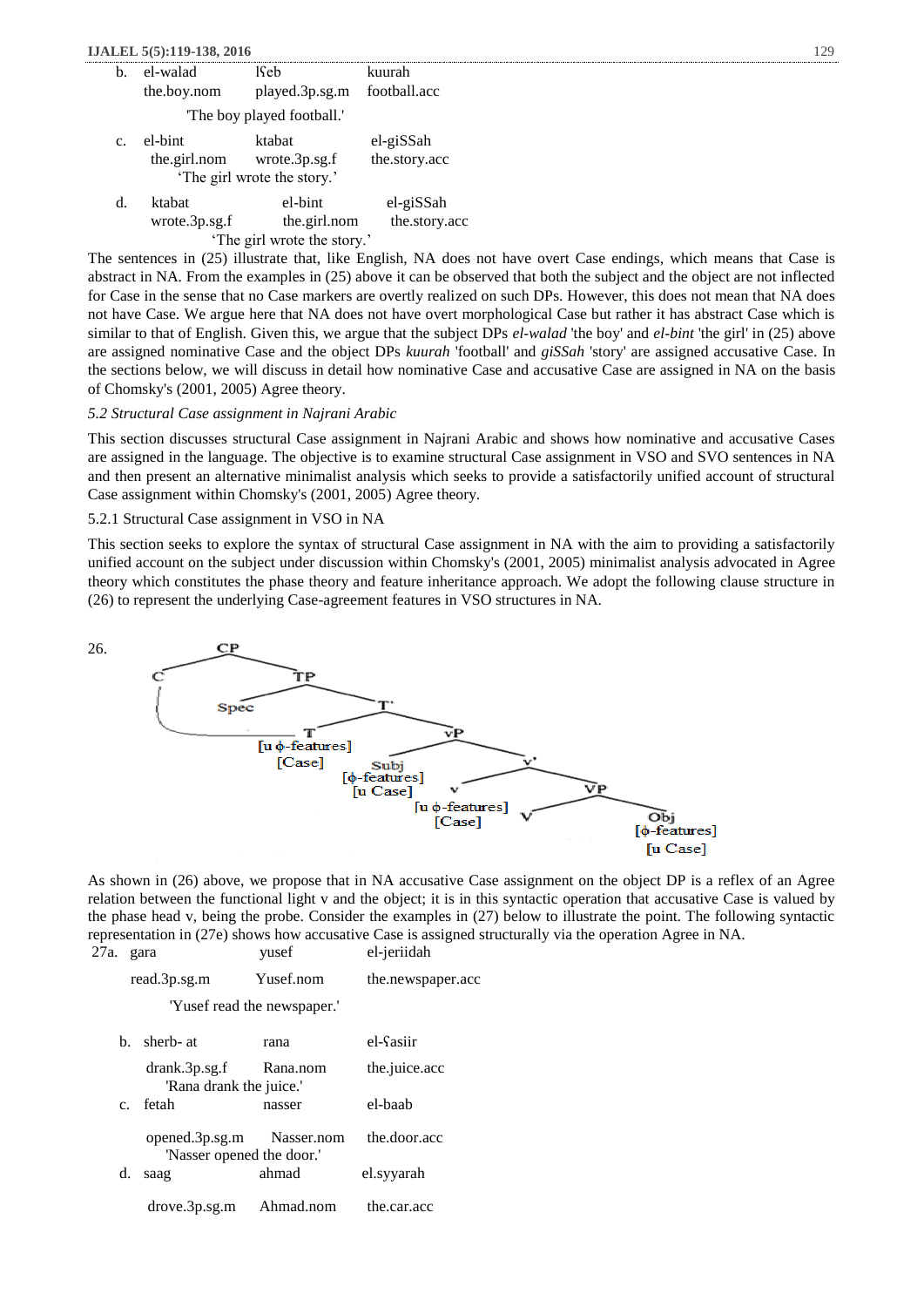

In all of these examples in  $(27)$  the verb raises to the functional light v head where it agrees with the object DP. Let us, for instance, use the example in (27a) to clarify the point; the verb *gara* raises to the functional light v head where it agrees with the object DP *el-jeriidah* and assigns it accusative Case, as illustrated in the following diagram in (28) below.



On the other hand, we assume that nominative Case on the subject is valued by the complex C-T which operates as the probe. This means that the accusative Case feature is a feature of v while the nominative Case feature is a feature of C. It is assumed in Chomsky's (2005) feature inheritance approach that the phase head C is the locus of features on T. C transmits its Case and ϕ-features to the subject via the head T; it is in this operation that an Agree relation is established between the C-T complex (the probe) and the subject DP (the goal); the latter receives nominative Case as an outcome of this operation, as shown in (29) below. This means that the subject DP *Yusef* in (28a) above receives nominative Case structurally via an Agree operation established between the complex C-T (the probe) and *Yusef* (the goal). This can be demonstrated in (29) and exemplified in the representation in (30) below.

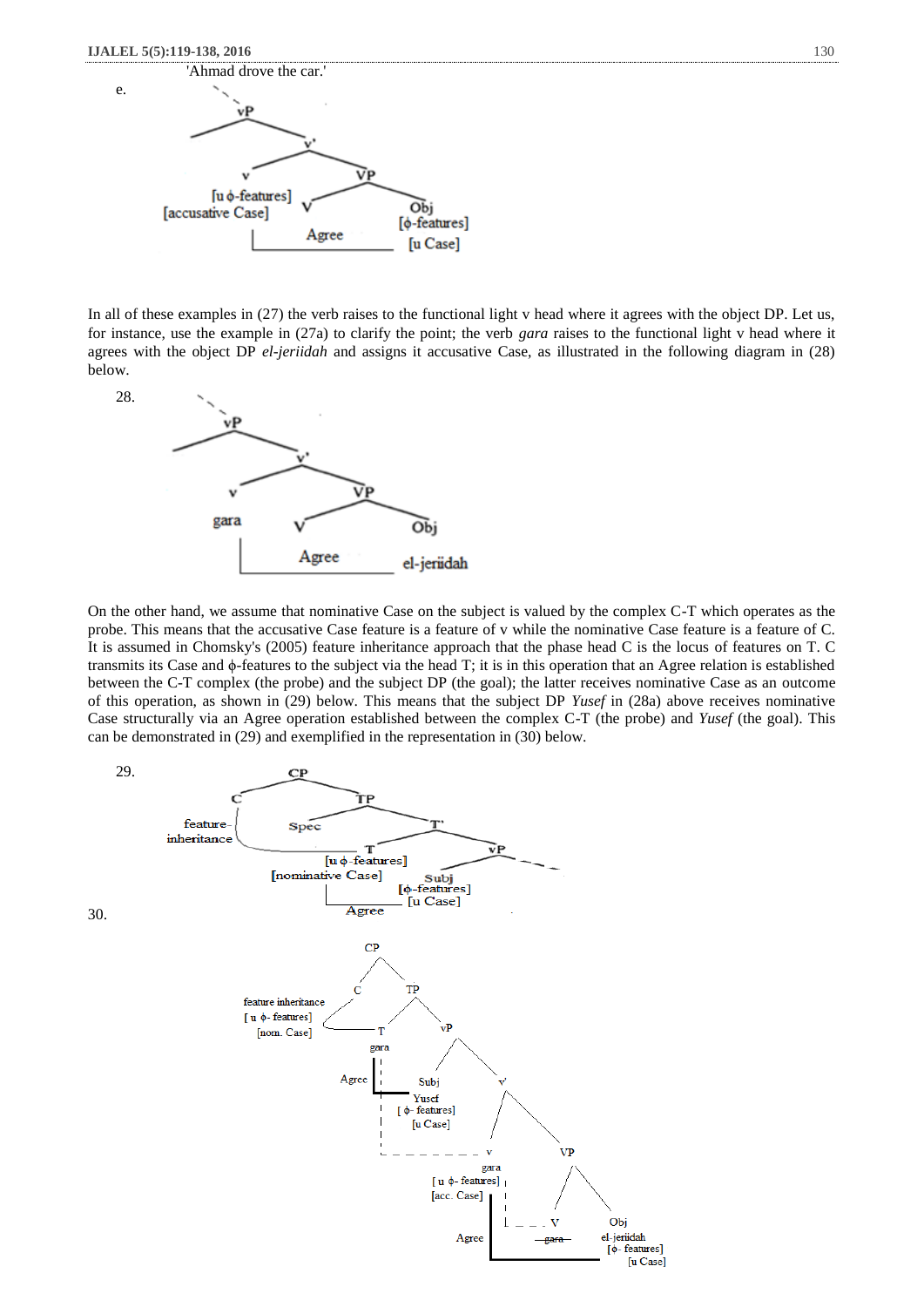The syntactic representation in (30) above reflects the process by which Case in VSO structures is valued. It starts by C passing its features to T. C passes unvalued ϕ-features and a valued Case feature to T by which T probes down for a matching goal to value the unvalued features.

The verb *gara* 'read' raises from V to the functional v head. The light v agrees with the object DP *el-jeriidah* 'the newspaper' and assigns accusative Case to it. Then the verb raises to T to value its yet unvalued features. T in the VSO structures does not receive an Edge feature (i.e, tense feature) from C, hence the subject stays in situ and does not raise to [Spec-TP]. The C-T complex agrees with the subject DP *Yusef* in [Spec-vP] and assigns nominative Case to it.

#### 5.2.2 Verbal copular sentences in NA

In this sub-section, we attempt to discuss verbal copular structures in NA in the light of structural Case assignment. The objective is to show the morpho-syntactic behavior of verbal copular structures in NA, how nominative and accusative Cases are assigned in the language, and how the NA data interact with the minimalist assumptions of Chomsky's (2001, 2005) Agree theory. Before we explore the verbal copular structures in NA, let us see how the verbal copula operates in the syntax of SA. It can be observed that the structure of a verbal copular sentence resembles the structure of any normal verbal sentence in SA. It may look similar to the morpho-syntactic properties of the verb 'to be' in English. It requires the obligatory presence of two arguments: a subject DP and a complement. It assigns nominative Case to the subject and accusative Case to the complement. Consider the following examples from SA and its syntactic representation in (31) to illustrate the point clearly.

- 31a. kaana ?al-walad-u mariid-an was.3p.sg.m the.boy.nom sick.acc 'The boy was sick.'
	- b. kaanat al-bint-u mariid-at-an was.3p.sg.f the.girl.nom sick.acc



A closer look at the sentences in (31) above reveals the fact that a verbal copular sentence is identical to the normal verbal sentence in SA in terms of structural Case assignment. As shown in the clause structure in (31c) above, the lexical verb *kaana* 'be-past' raises from V to the functional light v position where it agrees with the complement and assigns accusative Case to it structurally. In addition, we argue that the subject is base-generated in [Spec-vP] and is assigned nominative Case by the C-T complex when the verb raises to T*.* Similar to any verbal sentence, the verb raises from V to v and then to T.

The verbal copular sentence in NA almost behaves in the same manner as that of SA. The only difference between them is that the verbal copular sentence in NA takes the VS form only; it cannot be of an SVO structure. Consider the following examples in (32) from NA to illustrate the point.

| 32a. kaan             | el-walaad   | raaged       |
|-----------------------|-------------|--------------|
| was.3p.sg.m           | the.boy.nom | sleeping.acc |
| "The boy was asleep." |             |              |
| b. *el-walad          | kaan        | raaged       |
| the.boy.nom           | was.3p.sg.m | sleeping.acc |

The unacceptability of (32b) can be attributed to the presence of the subject before the verbal copula. Given this, a condition on the verbal copular sentence in NA can be formulated which stipulates that the verbal copular structure should strictly follow the VS order, not the SV order. This can be illustrated in (33).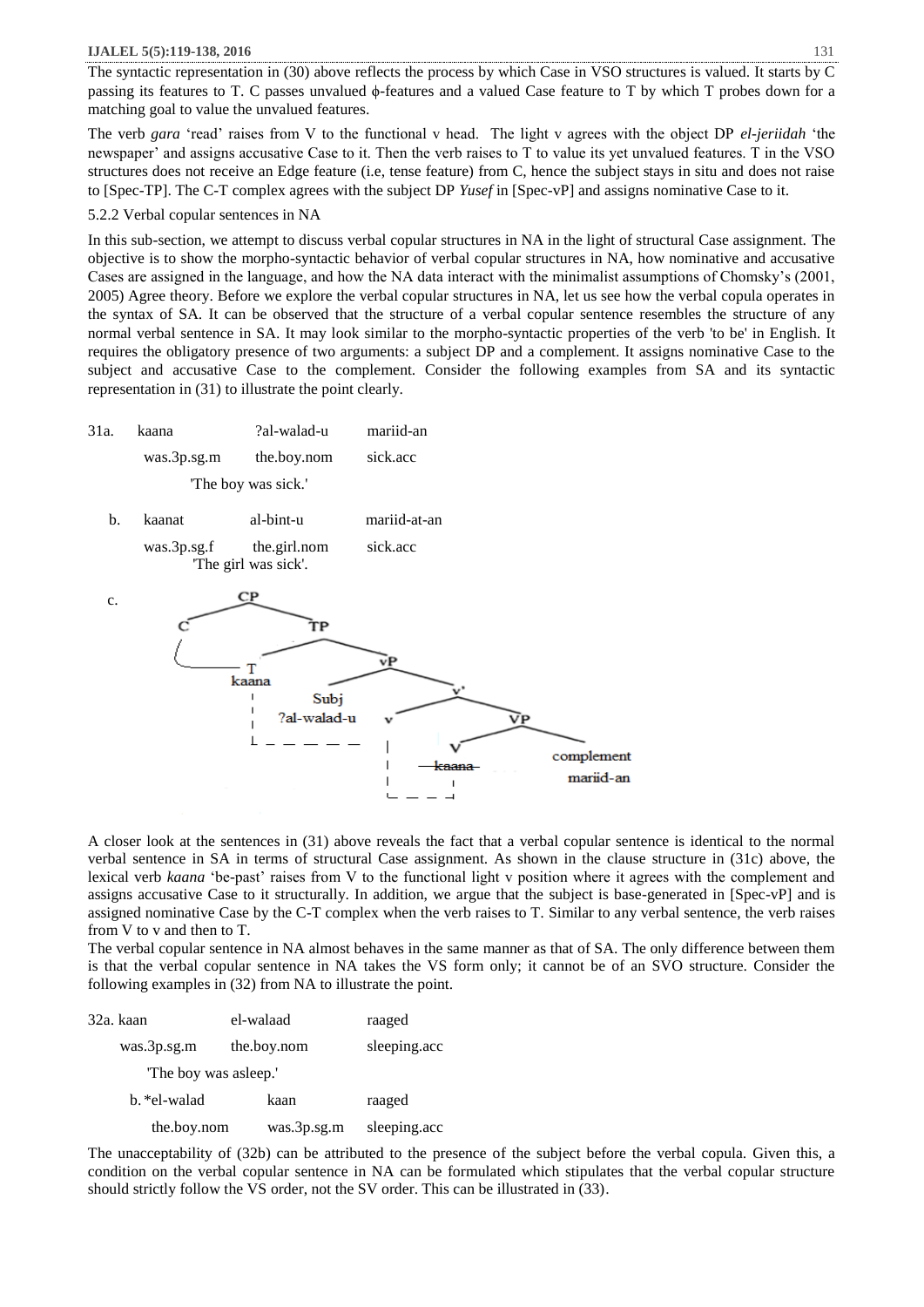33.



In the NA clause structure in (33) above, the verb *kaan* moves from the lexical verb to the functional head v where it assigns accusative Case to the complement *raaged* 'asleep' and then moves to T. The phase head C does not have an Edge feature (i.e. tense feature) to pass to T. Therefore, the subject DP remains in situ at [Spec-vP]; any movement of the subject DP *el-walad* to a higher position is not allowed in VSO copular structures. Hence, the verbal copular sentences in NA exhibit only the VS order.

## 5.2.3 Structural Case assignment in SVO in NA

This sub-section discusses structural Case assignment in SVO structures introduced by the complementiser *inn* in NA. It also shows how structural Case assignment in SVO structures introduced by the complementiser *?inna* behaves in SA with the aim of illustrating the difference between NA and SA in this regard.

Structural Case assignment in SVO sentences in SA has been a challenging matter since the sentence is found to have two subject DPs; the preverbal DP and the post-verbal DP. Arab and Western linguists could not provide a satisfactory analysis on the subject in question. The first challenge concerns the nature of the preverbal DP; some authors view it as a subject whereas others treat it as a topic. This has been addressed by the traditional Arab grammarians (Sibawayh, 768 and Ibn Hisham, 1360).

On the one hand, the preverbal DP is considered to be a subject by some modern linguists because it is assumed to move from [Spec-vP] to [Spec-TP] which is a position for subjects (Mohammad, 1990 2000; Demirdache, 1991; Bahloul and Harbert, 1992; Fassi Fehri, 1993; Aoun et al., 1994; Bolotin, 1995; and Benmamoun and Lorimor, 2006, among many others). Moreover, the preverbal DP is viewed as a topic by other linguists because it is assumed to be located in the preverbal position and is associated with a resumptive pronoun within the clause (Plunkett, 1993; Akkal, 1996; Ouhalla, 1997; and Musabhein, 2008).

In this study, we argue that the preverbal DP in SVO structures in NA is a topic, not a subject. This means that the preverbal DP is located in the specifier position of the Top Phrase, but not in [Spec-TP]. Given this, we assume that the preverbal DP raises to the preverbal position via movement, and this syntactic movement is motivated by the Edge feature (i.e. tense feature) on the head Top.

Moreover, another challenge which faces SVO structures in SA revolves around the question of how to present a balanced treatment on Case assignment of both the post-verbal and the preverbal DPs in such SVO structures by the same phase head. This problem stems from the fact that SVO structures contain two subject DPs within the CP phase. The post-verbal subject DP is always invariably nominative whereas the preverbal DP can either be nominative or accusative depending on the type of the head C. That is, if the phase head C is covert/null, the preverbal DP is assigned nominative Case, as demonstrated in (34a) below. However, if the phase head C is overt, introduced by an overt Case assigner *?inna*, the preverbal DP is invariably assigned accusative Case, as demonstrated in (34b) below. This can be illustrated in the following examples from SA in (34).

|    | 34a. ?al-?awlaad- <b>u</b> | katab- <b>uu</b>                     | al-dars-a        |                   |
|----|----------------------------|--------------------------------------|------------------|-------------------|
|    | the.boys.nom               | wrote.3p.sg.m                        | the.lesson.acc   |                   |
|    |                            | The boys wrote the lesson'.          |                  |                   |
| b. | ?inna                      | al-?awlaad- <b>a</b>                 | katab- <b>uu</b> | al-dars- <b>a</b> |
|    | comp                       | the.boys.acc                         | wrote.3p.sg.m    | the.lesson.acc    |
|    |                            | 'Indeed, the boys wrote the lesson'. |                  |                   |

In (34a), the phase head C is null and therefore the preverbal DP is assigned nominative Case whereas in (34b) the phase head C is occupied with an overt Case assigner *?inna,* hence the DP is assigned accusative Case.

There are different proposals concerning the second problem. Linguists vary in their views upon the issue. Chomsky (2005) proposes a long distance Agree relation by which the phase head C can value the features of both DPs without movement. Chomsky (2005) states that "If C-T agrees with the goal DP, the latter can remain in-situ under longdistance Agree, with all uninterpretable features valued; or it can raise as far as SPEC-T, at which point it is inactivated, with all features valued, and cannot raise further to SPEC-C (p. 10).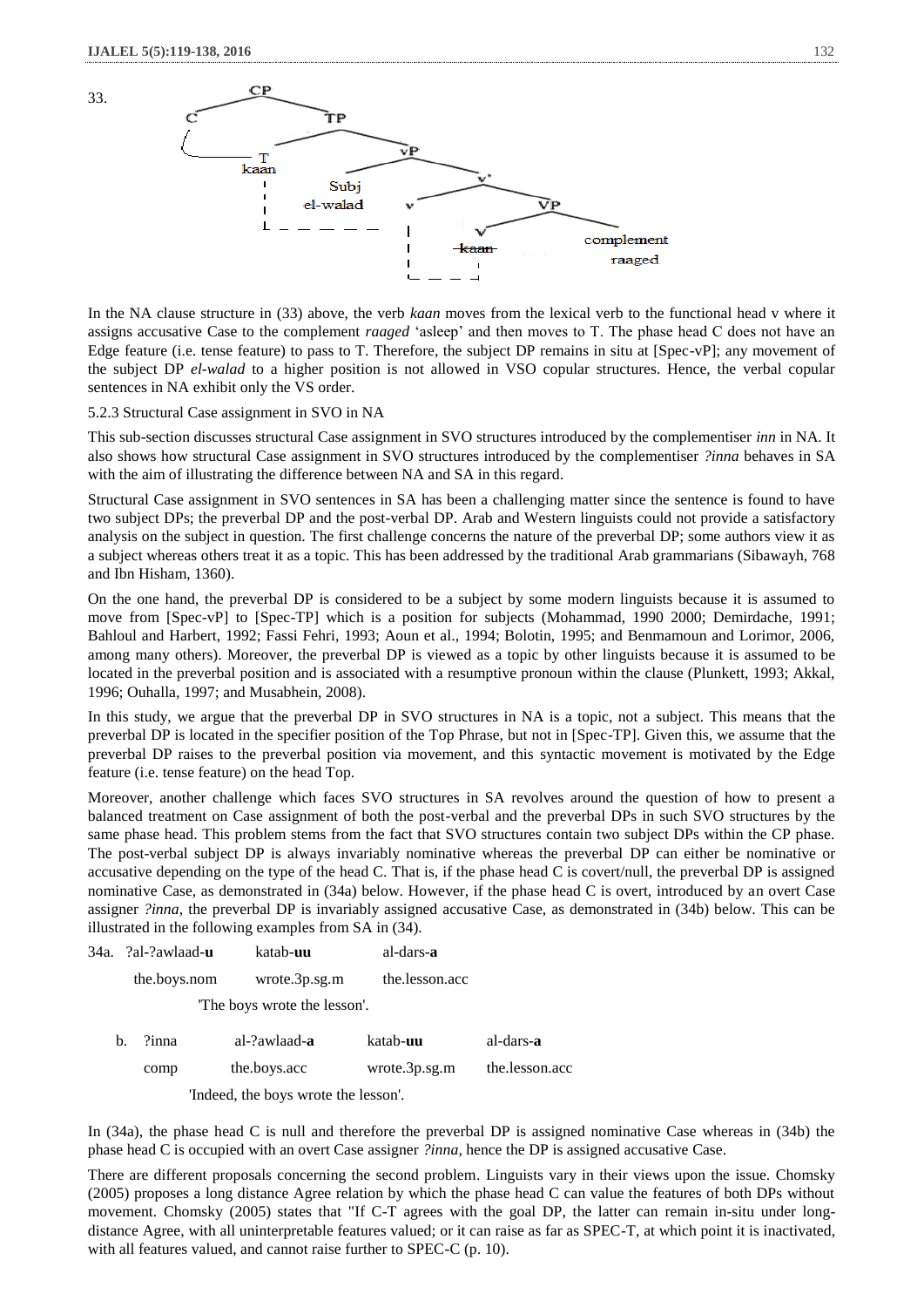On the other hand, Soltan (2007) proposes that "the nominative case appearing on preverbal and post-verbal DPs is not the same: Nominative case assigned to postverbal DPs is structural, whereas nominative case appearing on preverbal DPs is actually the default case typically assigned to topics in this language in absence of any available lexical or structural Case assigner" (p. 54). His proposal seems to be convincing because it matches the requirements of the default Case as proposed by Schütze (2001). According to Schütze (2001), "the default Case forms of a language are those that are used to spell out nominal expressions (e.g. DPs) that are not associated with any case feature assigned or otherwise determined by syntactic mechanisms" (pp. 1-2). This means that the default Case is only assigned in the absence of any lexical or structural Case assigners. Schütze (2001) proposes that the default Case in English is accusative. However, the treatment of the default Case in Arabic reflects that the default Case is nominative (Mohamed 1990, 2000; Ouhalla 1994; Soltan, 2007; Musabhein, 2008; and Al-Balushi, 2010). This means that nominative Case can be assigned to any DP when there is no available Case assigner. On the other hand, default Case, as proposed by Soltan (2007), is "a last resort mechanism used only when the syntax fails to assign case … It is only confined to those elements that do not engage in the agreement and case system" (p. 74).

However, the feature inheritance approach as adopted by Fassi Fehri (2005) and Musabhein (2008) helps them to avoid the use of the default Case. Fassi Fehri (2005) proposes that there are two subjects: an external subject which is the preverbal DP and an internal subject in the form of a pro(noun) which "is realized through rich agreement, involving Person/Number/Gender and Case" (p. 4). He also assumes that every C assigns two Cases; an external accusative Case to the preverbal noun phrase and an internal nominative Case to the post verbal *pro* subject. In his proposal, it is not clear why C assigns two different cases without a clear strategy to do so.

Musabhein (2008), on the other hand, adopts a different position from that of Fassi Fehri's proposal on Case assignment. Musabhein (2008) assumes that C has one nominative structural Case and another lexical accusative Case. He proposes that the nominative Case on the subject DP is valued in [Spec-vP] by the C-T complex. He also proposes that in preverbal DPs, the subject raises from [Spec-vP] to [Spec-TopP]. As it moves, the subject leaves behind a pronounceable resumptive pronoun in its base position in [Spec-vP]. Musabhein (2008) further assumes that the raised element works as an active goal to be valued by the phase head C. Moreover, he speculates "that the overt C … has a non-structural intrinsic Lexical Case feature which is not part of the bundle of features that are transferred to T" (p. 126). In this connection, he claims that

"The structural Case that is assigned via T to the post-verbal subject is always nominative irrespective of the type of C. Conversely, the value of the Lexical Case depends on the type of C; while the overt complementiser assigns lexical accusative Case, … the covert complementiser assigns lexical nominative Case to the preverbal noun phrase" (p. 130).

In this study, however, we adopt Chomsky's (2001, 2005) Agree theory and assume that the phase head C is the locus of features. In SVO structures, the phase head C passes its structural Case feature along with its ϕ-features to the head T, and its edge feature (i.e. tense feature) to the head Top. Feature valuation within the feature inheritance model is a bottom-up process. That is, the head T values the features of the DPs that it c-commands. After that, internal Merge can take place and further valuation of features can occur. We assume that the underlying structure of features in SVO sentences can be demonstrated in the syntactic representation in (35) below. 35.



Following Musabhein's (2008) proposal on Case assignment in Jordanian Arabic, we assume that the raising of a DP from [Spec-vP] to [Spec-TopP] in NA leaves a copy of the raised item in [Spec-vP] in the form of a resumptive pronoun. However, we diverge from Musabhein's condition that the resumptive pronoun is pronounceable and in turn assume that the resumptive pronoun can be either overt or covert in NA. We argue that a plural DP leaves an overt resumptive pronoun while a singular DP leaves only a covert pro(nominal). Given this, we propose that a pro(nominal) is left in [Spec-vP]. This can be shown in the following representation in (36).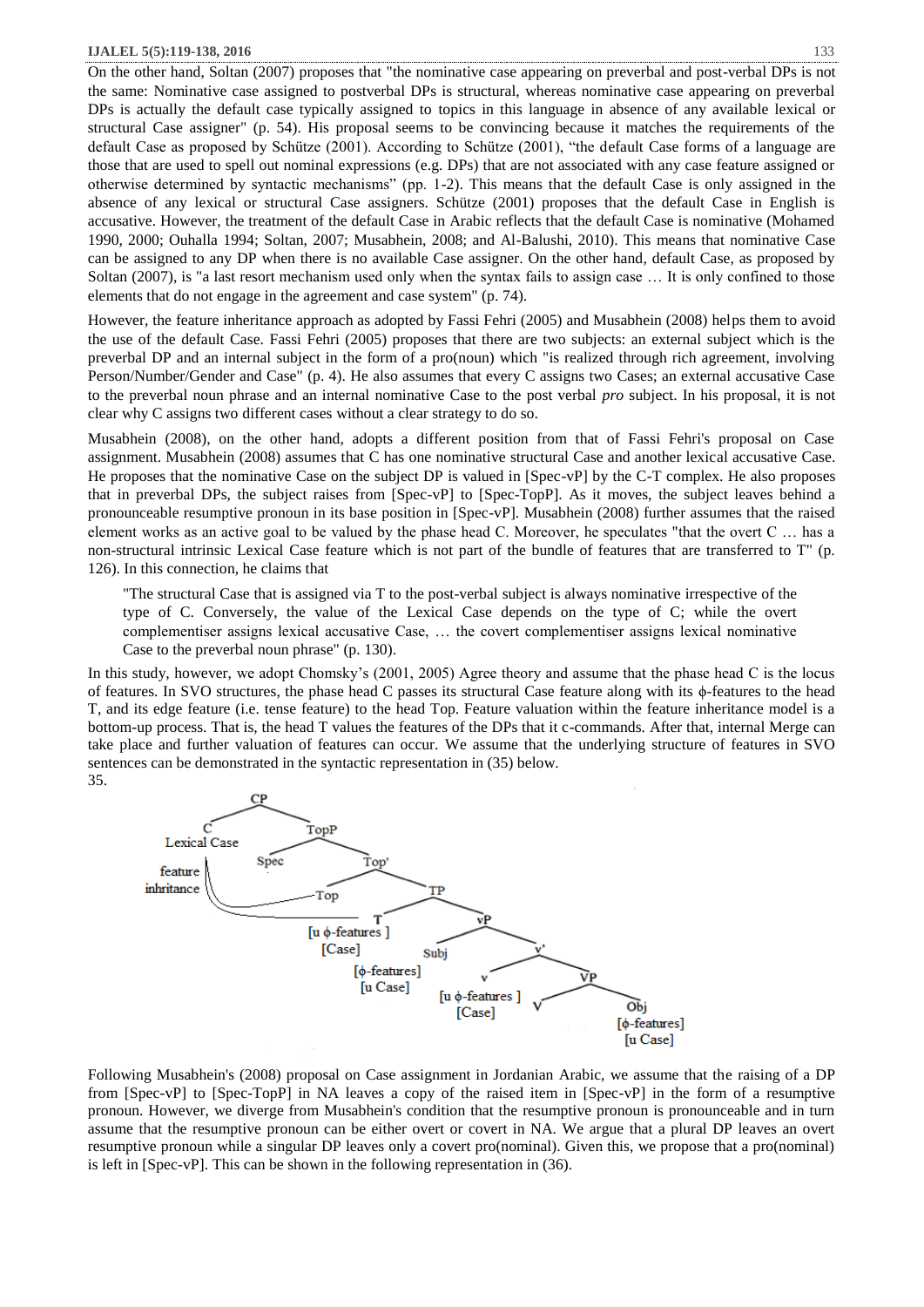36.



The subject DP is base-generated in [Spec-vP]. T agrees with the DP in [Spec-vP] and assigns nominative Case to it. Then the Edge feature (i.e. tense feature) on TopP motivates the DP to move to [Spec-TopP]. When the DP raises to [Spec-TopP], it leaves a copy in its base position which stands as a holder for Case and agreement features. This copy can either be overt (resumptive pronoun (RP)) or covert (pro). However, as the DP remerges in [Spec-TopP], it becomes an active goal with which C agrees and assigns lexical Case. Consider the following examples from NA in (37) and their representations in (38) to illustrate the point.

| 37a. el-Syaal | kteba-uu                               | risaalah |
|---------------|----------------------------------------|----------|
| the.boys.nom  | wrote.pl.m-they.nom. letter.acc.indef. |          |
|               | The boys wrote a letter'.              |          |
|               |                                        |          |

| $\mathbf{b}$ . | el-walad                 | ketab                   | risaalah          |
|----------------|--------------------------|-------------------------|-------------------|
|                | the.boy.nom              | $wrote.3p.sg.m-pro.nom$ | letter.acc.indef. |
|                | The boy wrote a letter'. |                         |                   |

38a.





38b.



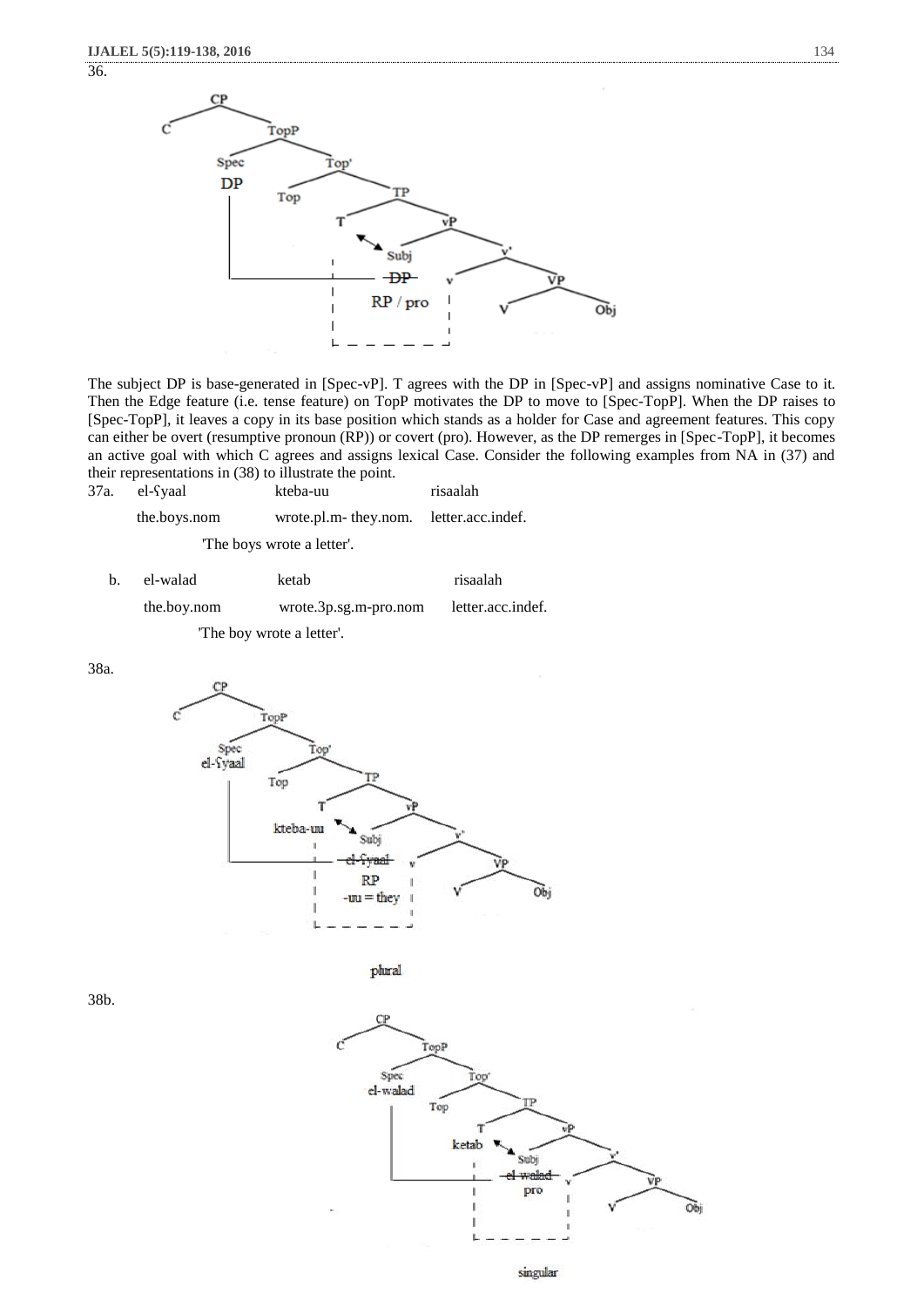In (38a), the subject DP *el-ʕyaal* 'the boys' is plural. When the subject DP *el-ʕyaal* raises to [Spec-TopP] to get topicalization, it leaves behind an overt copy *–uu* (they), a resumptive pronoun (RP). The RP attaches with the verb on the head T and forms the plural verb form *kteba-uu* 'they wrote'. However, in (38b), the subject *el-walad* 'the boy' is singular. When it raises to [Spec-TopP], it does not leave behind an overt RP but instead it leaves a null/covert pro; which is known in Standard Arabic as *dhamiir mustater* 'a covert/implicit/understood pronoun'. For that, nothing has to be attached to the verb on T and hence it takes the singular verb form *ketab* 'he wrote'.

## *5.2.4 Case assignment of the preverbal DP*

The preverbal DP can either be nominative or accusative. It is nominative if it is not preceded by any overt Case assigner, otherwise it is accusative. Reconsider the examples in (34) above which are reproduced in (39) below for further illustration.

|                                      | 39a. al-?awlaad. <b>u</b> | katab- <b>uu</b>                      |  | al-dars-a      |
|--------------------------------------|---------------------------|---------------------------------------|--|----------------|
|                                      | the.boys.nom              | wrote.pl.m                            |  | the.lesson.acc |
| The boys wrote the lesson."          |                           |                                       |  |                |
| b.                                   | ?inna                     | al-?awlaad- <b>a</b> katab- <b>uu</b> |  | al-dars-a      |
|                                      | comp                      | the.boys.acc wrote.pl.m               |  | the.lesson.acc |
| 'Indeed, the boys wrote the lesson.' |                           |                                       |  |                |

In (39a), the preverbal DP is assigned nominative Case whereas in (39b) it is assigned accusative Case. The main difference between the two is that (39b) contains an overt Case assigner *?inna* which assigns accusative Case to the DP.

Furthermore, Fassi Fehri (2003) proposes that "subjects in SVO sentences receive default nominative only in the absence of external governors, otherwise, they receive specific structural cases from the latter" (Fassi Fehri, 1993: 45). Similarly, Soltan (2007) assumes that the preverbal nominative Case in SVO sentences is a default Case which is assigned in the absence of structural and Lexical Case assigners. On the other hand, Musabhein (2008) proposes that C has extra Lexical Case which is not transferred to T. This Lexical Case is accusative in the presence of an overt Case assigner *?inna* whereas it is nominative in the absence of any Case assigners. Lexical Case has been defined to be "word bound, i.e. tied to specific lexical entries" (Braðdal, 2011: 5). It has also been defined to be "based on the (Case assignment) specifications of particular lexical items" (Eisenbeiss, 2006:3).

Building on the preceding analyses and following Musabhein's (2008) proposal, we propose that an overt C such as *?inna* in SA and *inn* in NA has an intrinsic Lexical Case property. Based on this, the overt C enters into an Agree relation with the preverbal DP and assigns accusative Case to it. However, we diverge from Musabhein's (2008) proposal in that we do not consider the preverbal nominative Case as a Lexical Case. Instead, we assume, following Fassi Fehri (1993) and Soltan (2007), that it is a default Case which is assigned when no structural or lexical relations are available to assign another Case. Consider the following NA example in (40) below to illustrate the point.

|                                        | 40a. el-walad | yalsab      |                           | kuurah |              |
|----------------------------------------|---------------|-------------|---------------------------|--------|--------------|
|                                        | the.boy.nom   |             | play.3p.sg.m football.acc |        |              |
| The boy is playing football.           |               |             |                           |        |              |
| b.                                     | inn           | el-walad    | yalsab                    |        | kuurah       |
|                                        | comp          | the boy acc | play.3p.sg.m              |        | football.acc |
| 'Indeed, the boy is playing football.' |               |             |                           |        |              |

In (40a), the preverbal DP *el-walad* 'the boy' is not preceded by any overt Case assigner so it is assigned default nominative Case. However, in (40b), the preverbal DP is preceded by the complementizer *inn*, the overt Case assigner, which assigns a lexical accusative Case to the subject. It can be observed in the preceding examples in (40), and throughout the study, that Case in NA is not overtly morphologically realized as in SA. This does not mean that NA does not have Case, rather, Case is abstract; it is similar to that of English.

# **6. Conclusion**

This study has discussed the assignment of structural (nominative and accusative) Case in NA and has shown that Case in NA is abstract; this means that Case is not overtly morphologically realized in NA, similar to that of English. It has also explored structural Case assignment in VSO and SVO structures in NA within Chomsky's (2001, 2005) Agree theory and has pointed out that structural Case in NA is assigned via an Agree relation between a probe and a goal within a c-command domain. In VSO structures, for instance, nominative Case is assigned by the C-T complex via an Agree relation established between T and the subject in [Spec-TP] while accusative Case is a reflex of an Agree relation between the light v and the object DP. We have assumed that the Case value on a DP is the product of an Agree relation between a probe (a phase head) and a goal (a DP). Furthermore, we have shown that accusative Case on the object DP in NA is a reflex of an Agree relation between the functional light v and the object. However, in SVO structures introduced by the complementiser *inn*, it has shown that there are two DPs; a post-verbal DP and a preverbal one. The post-verbal DP is assigned nominative Case by the C-T complex while the preverbal DP is assigned accusative lexical Case or default nominative Case.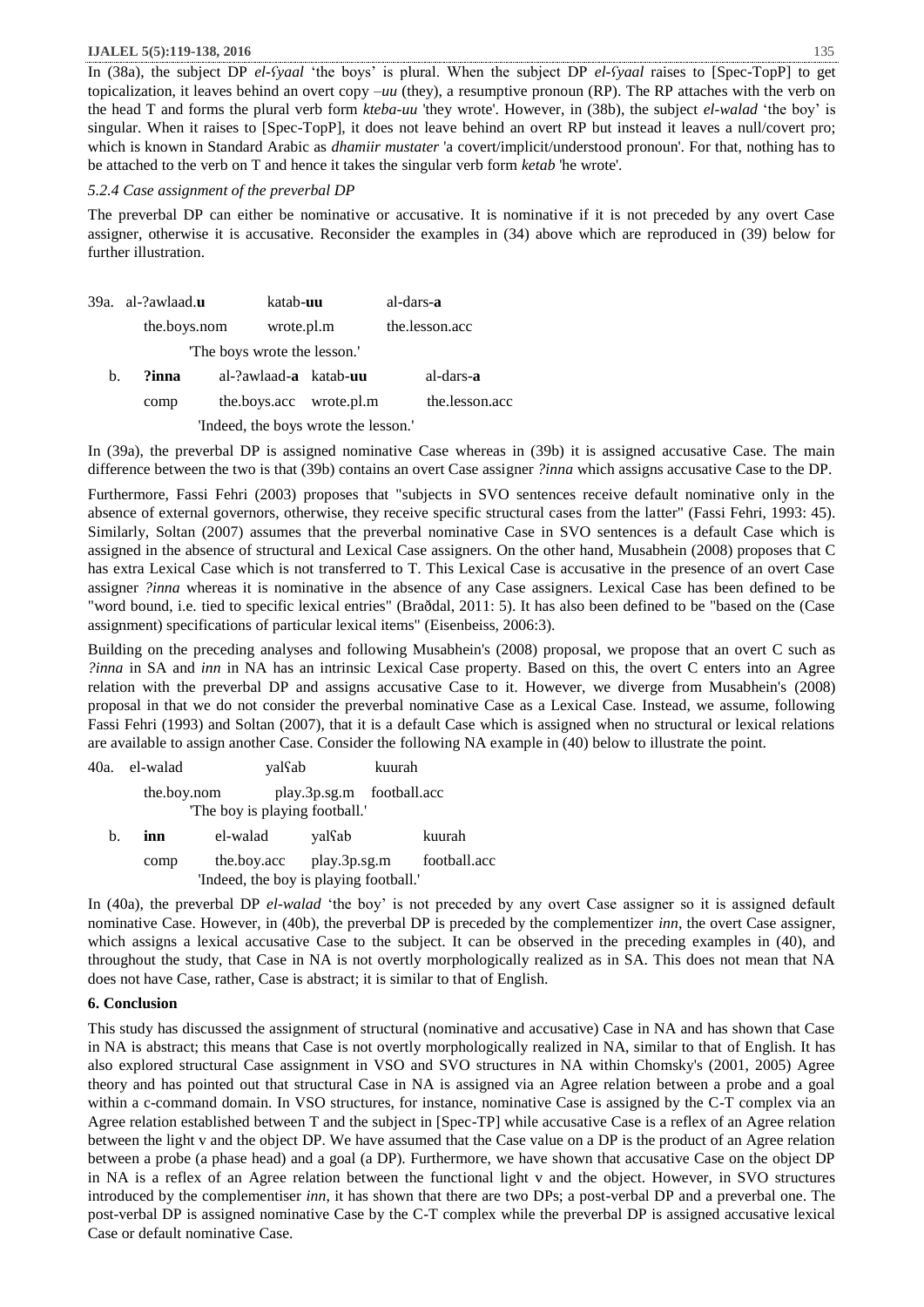Moreover, in exploring SVO order, the study has shown that the preverbal DP is a topic, not a subject. It has stressed that the preverbal DP is a topic which is located in TopP by movement; this movement is motivated morphosyntactically by the Edge feature on that phase. Besides, it has been proposed that the movement of the preverbal DP leaves behind a resumptive pronoun (RP) in its base position which serves as a place holder for the Case and agreement features in the base position in [Spec-vP]. It has further assumed that the resumptive pronoun can be overt or covert in the structure. It has proposed that an overt RP in NA is found in plural DPs and it manifests itself in the form of a number clitic attached onto the verb. Moreover, it has been postulated that a covert *pro* (nominal) is left in [Spec-vP] as a holder for Case and agreement which resembles the covert/implicit/understood pronoun phenomenon known as *dhamiir mustater* in SA. In addition, we have assumed that the raised DP is an active goal for a further Case valuation consideration discharged by C itself. We have also proposed that the type of Case assigned to the preverbal DP depends on the type of C. We have assumed that an overt C assigns lexical Case by means of the overt lexical item in C, while a covert C assigns the default Case to that DP.

# **References**

Abu Hayyan, M. (1344). *Irtishaaf aldhurab min lisaan al-ʕarab*. *[Analyzing the Arabic language]*. Cairo: Al-Khanji Library.

Akkal, A. (1996). *How SVO is SVO in Standard Arabic*. In A. Fassi-Fehri (ed.) *Liguistique comparee et langues au Maroc.* Rabat: Universite Mohamed V: Publications de la Faculte des Lettres et des Sciences Humaines. pp.101-27.

Al-Akhfash, S. (830). *maʕaani al-Qur?aan.* F. Fares (Ed.). Al-Kuwait: Daar Al-Bashiir.

Al-Balushi, R. (2010). *The licensing of structural case in Standard Arabic*. Toronto: University of Toronto.

Al-Dinori, A. (1146). *Themar al-senaaʕah fii ʕuluum al-ʕarabiyah*. In M. K. Al-Fadel. Al-Riyadh: Al-Imam Muhammad bin Saud Islamic University Press.

Al-Faresi, A. (987). *Al-?iidaah [The explanation]*. Beirut: Aalam Al-kutub.

Al-Farra, Y. (822). *maʕaani al-Qur?aan.* Beirut: Daar Al-Kutub Al-ʕelmyah.

Al-Horais, N. (2006). Arabic verbless sentences: is there a null VP? *Pragmalingüística*, 14: 101-16.

Al-Horais, N. (2009). *A minimalist approach to agreement in Arabic*. *Newcastle Working Papers in Linguistics,* 15: 1-  $22.$ 

Al-Hujailaan, K. (2000*). ittijahatu albahth fi qadiyati al iʕrab ʕnda. allugawiyen alʕrab almuhaddethin [Research attitudes towards case from the perspective of modern Arab linguists]*. MA thesis. King Saud University.

Al-Jarjani, A. (1079). *Al-jumal [Sentences]*. A. Haidar (Ed.). Damascus: Daar Al-Hekmah.

Al-Khalil, A. (786). *?al-jumal fii al-naHw.* F. Beirut: Al-Resaalah Publishing.

Al-Kisaei, A. (805). *maa talHan fiihi al-ʕaammah*. Cairo: Al-Khanji Library.

Al-Rahawi, R. (2007). *?al-jumlah al-?ismyyah ʕenda al-naHawyien ?al-ʕarab Hatta nehayat al-Qarn al-thamen alhejri: derasah wasfyah taHlilyah.* MA dissertation. Aden: Aden University.

Al-Rajehi, A. (1998). *al-tadbeeq al-naHawi [Practical syntax]*. Alexandria: Daar Al-Maʕrefah.

Al-Tahhan, R. (2006). *al-naHw al-Hadeeth [Modern syntax]*. Aleppo: Daar Al-Kutub Al-Wataniyah.

Aoun, J., Benmamoun, E.& Sportiche, D. (1994). Agreement, word order, and conjunction in some varieties of Arabic. *Linguistic Inquiry, 25*(2) 195-220.

As-Saied, M. (2002). *nadharyat al-ʕamil fii al-naHw al-ʕarabi wa deraasat al-tarkiib*. Damascus: Damascus University Journal, 2( 3) 41-68

Awn, H. (1952). *?al-lugah wa al-naHw: derasaat tarikhyah wa taHlilyah wa muqaarenah.* Alexandria: Royal Press.

Bahloul, M. (2008). *Structure and function of the Arabic verb*. London: Routledge.

Bahluol, M. & Harbert, W. (1992). Agreement asymmetries in Arabic. In *proceedings of the eleventh west coast conference on formal linguistics (WCCFL)* Stanford, CA, 11, 15-31*.* 

Bardeas, S. (2005). *The pronominal forms in questions in Makkan Arabic*. MA thesis: University of York.

Benmamoun, E. & Lorimor, H. (2006). Featureless expressions: when morpho-phonological markers are absent. *Linguistic Inquiry,* 37(1) 1-23.

Bobaljik, J. (1994). *In terms of merge: copy and head movement*. Harvard/McGill. Retrieved from: <http://bobaljik.uconn.edu/papers/merge.pdf>

Bolotin, N. (1995). Arabic and parametric VSO agreement. In M. Eid (ed.) *Perspectives on Arabic linguistics VII: papers from the seventh annual symposium on Arabic linguistics.* Amsterdam: John Benjamins. pp. 7-27.

Braddal, J. (2011). Lexical vs. structural case: A false dichotomy. *Morphology*, 21: 619-654.

Chomsky, N. (1977). On wh-movement. In P. Culicover, T. W. and A. Akmajian (ed.) *Formal syntax.* New York: Academic Press. pp. 71-132.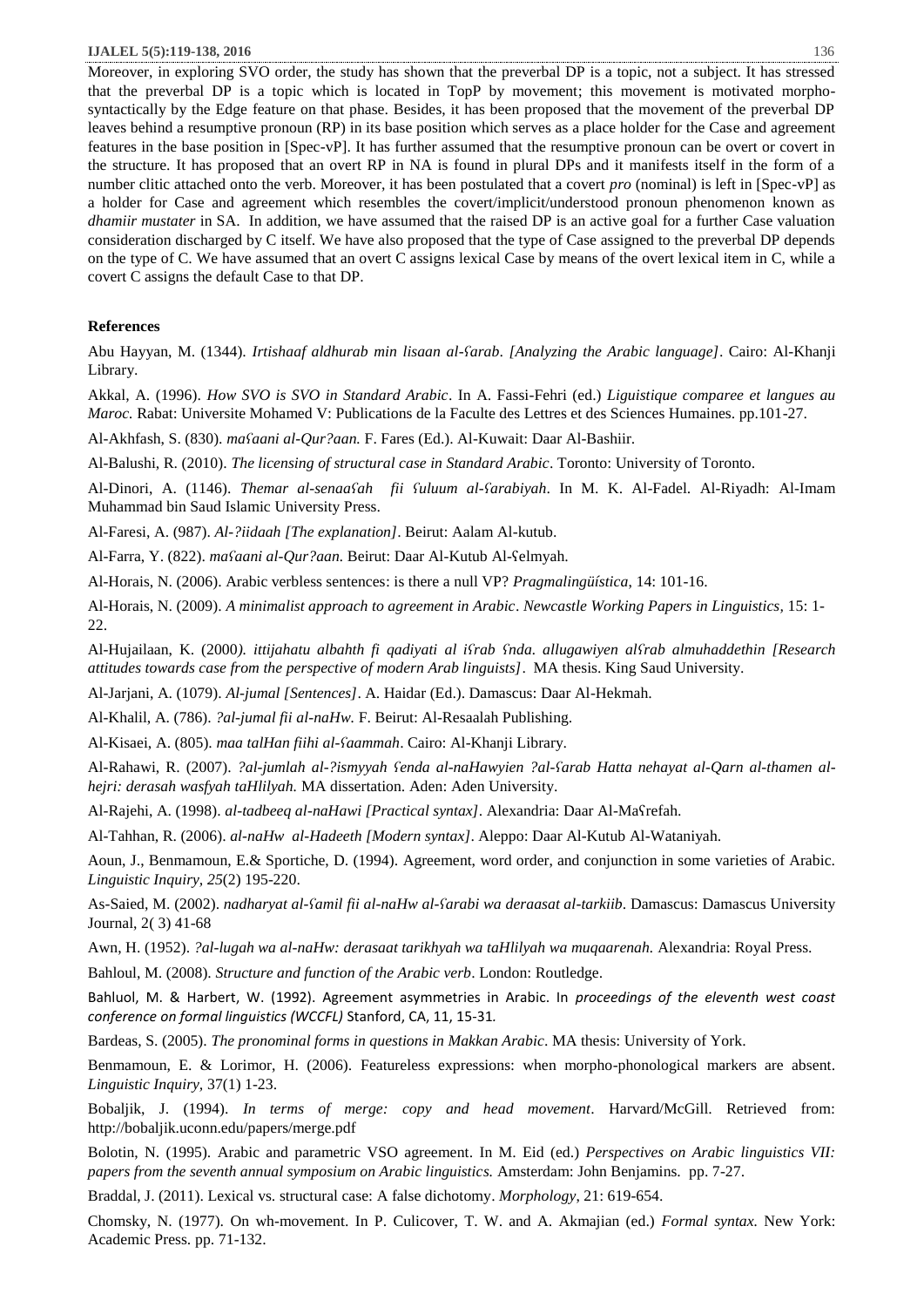Chomsky, N. (1981). *Lectures on government and binding.* Dordrecht-Holland: Foris Publications.

Chomsky, N. (1986a). *Barriers.* Cambridge, Mass.: MIT Press.

Chomsky, N. (1991). Some notes on the economy of derivation and representation. In R. Freidin (ed.) *Principles and parameters in comparative grammar.* Cambridge: MIT. pp. 417-54.

Chomsky, N. (1993). A minimalist program for linguistic theory. In K. Hale & S. J. Keyser (eds.) *The view from building 20: essays in linguistics in honor of Sylvain Bromberger.* Cambridge, MA: MIT Press. pp. 1-52.

Chomsky, N. (1995). *The minimalist program.* Cambridge, Mass.: MIT Press.

Chomsky, N. (2000). Minimalist inquiries: the framework. In H. Lasnik, R. Martin, D. Michaels & J. Uriagereka (eds.) *Step by step: Essays on minimalist syntax in honor of Howard Lasnik.* Cambridge. Mass: MIT Press. pp. 89-156.

Chomsky, N. (2001). Derivation by phase. In M. Kenstowicz (ed.). *Ken Hale: A Life in Language.* Cambridge, Mass: MIT. pp. 1-52.

Chomsky, N. (2004). Beyond explanatory adequacy. In A. Belletti (ed.). *Structures and beyond: the cartography of syntactic structures* (Vol. 3). Oxford: Oxford University Press. pp. 104-31.

Chomsky, N. (2005). On phases. Ms. MIT.

Chomsky, N. and Lasnik, H. (1977). Filters and control. *Linguistic inquiry, 8*(3) 425-504.

Citko, B. (2011). *Symmetry in syntax: merge, move, and labels*. Cambridge: Cambridge University Press.

Demirdache, H. (1991). *Resumptive chains in restrictive relatives, appositives, and dislocation structures.* Doctoral dissertation. MIT.

Eisenbeiss, S., Bartke, S. & Clahsen, H. (2006). Structural and lexical case in child German: evidence from languageimpaired and typically-developing children. *Language acquisition,* 13(1) 3-32.

Fakih, A. (2005). Licensing: movement and feature checking in Standard Arabic and minimalism*. Journal of king Saud University*, 19, 37-54.

Fakih, A. 2006. Case, agreement and *wh*-Movement in verbless constructions in Standard Arabic: A minimalist perspective. *The university researcher journal,* University of Ibb, 11, 1-16.

Fakih, A. (2014). Subject wh-movement in Najrani Arabic and minimalism. *International journal of linguistics, 6*(5) 90-108.

Fakih, A. (2015). Structural Case assignment in Standard Arabic: a feature-based-inheritance perspective. *International journal of English linguistics*, 5(5) 1-13.

Fakih, A. (2016). Agreement in Standard Arabic VSO and SVO word orders: a feature-based inheritance approach. *Theory and practice in language studies,* 6(1) 1-16.

Fassi Fehri, A. (1993). *Issues in the structure of Arabic clauses and words.* Dordrecht: Kluwer.

Fassi Fehri, A. (2005). The Arabic case for a CP phase. Ms. Mohammad V University, Rabat.

Fillmore, C. (1968). The case for case. In E. Bach & R. T. Harms. (Eds.). *Universals in linguistic theory*. New York: Holt, Rinehart & Winston. pp. 1-88.

Fillmore, C. (1971). Some problems for case grammar. In Richard J. O'Brien, S.J. (Ed.). (1971). *Report of the twentysecond annual round table meeting on linguistics and language studies*. Washington, D.C: Georgetown University Press. pp. 35-56.

Freiden, R., Otero, P.C, & Zubizarreta, M. L (Eds.) (2008). *Foundational issues in linguistic theory, essays in honor of Jean-Roger Vergnaud.* Cambridge: MIT Press.

Haegeman, L. (1994). *Introduction to government and binding theory*. Oxford: Blackwell.

Heck, F. & Richards, M. (2007). A probe-goal approach to agreement and incorporation restrictions in southern Tiwa*.* In J. Trommer & A. Opitz (Eds.). (2007). *1 2 many: One-to-many relations in grammar*. Leipzig University, pp. 205- 239.

Hornstein, N. (2001). *Move! A minimalist theory of construal*. Oxford: Blackwell.

Hornstein, N. (2009). *A theory of syntax: minimal operations and universal grammar*. Cambridge: Cambridge University Press.

Ibn Al-Mubarrad, M. (898). *?al-muQtaDab*. M. A. ʕaDiimah. Cairo: The Higher Council for Islamic Affairs.

Ibn Al-Sarraj, A. (928). *al-?usool fii al-naHw [The foundations in grammar]*. Beirut: Al-Resaalah Publishing.

Ibn Hisham, A. (1360). *aawdah al-masaalik ila alfiyyat Ibn Malik [The clearest ways to Ibn Malik's a-rime]*. Beirut: Daar Al-Nadwah Al-Jadidah.

Ibn-Jinni, O. (1002). *allumaʕ fii al-ʕarabiyah*. H. Almo?men. Beirut: Al-Nahdah Al-ʕarabiyah Library.

Ibn Malik (1274). *Awdah Al-Masaalik*. Beirut: Daar Ihiya Al-Turaath Al-arabi.